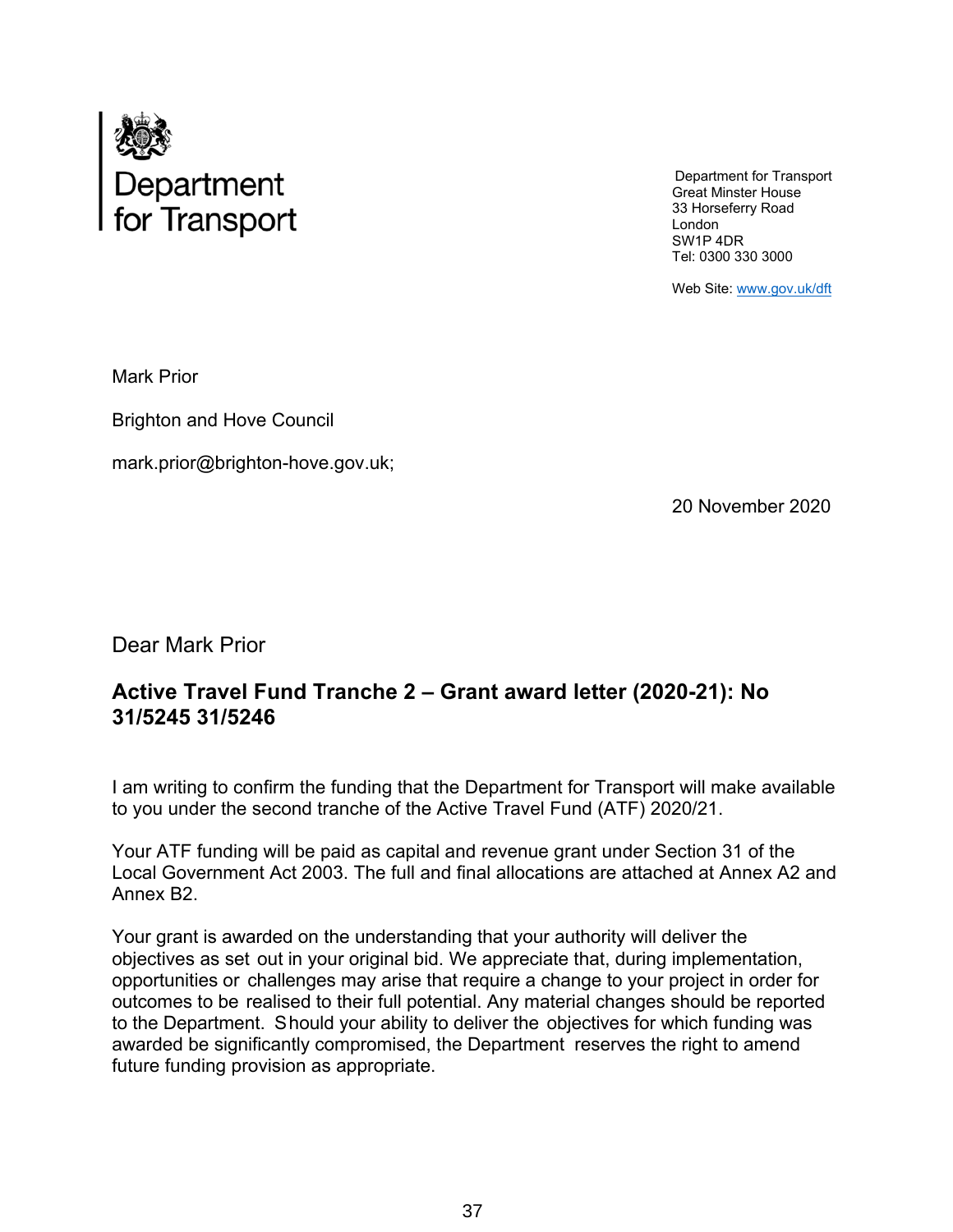Feedback on bids is provided where applicable at Annex C. In some cases, further evidence is required to confirm scope of schemes (e.g. to appropriate design standards), value for money and/or delivery arrangements. This evidence will need to be provided before payments are made, alongside publication of short consultation plans for your schemes. This should set out how consultation activities will be undertaken, who will be consulted and when. These form part of the strengthened consultation requirements set out at Annex E, which have now been briefed to senior local authority officials following Secretary of State's letter of 16 October to authority leaders. A set of FAQs is also attached at annex F, to clarify a number of points which came up at these briefing sessions.

All authorities will be expected to participate in monitoring and evaluation activities for the ATF and provide data on the deliverables that have resulted from this fund (or to which this fund has contributed) in the form of output monitoring data. This will need to be submitted to Department at the point that the majority of schemes are complete and at 6 and 12 months after completion.

In addition, all authorities should formally evaluate schemes funded via the ATF, and some projects will be identified for inclusion in the national programme-level evaluation. The level of evaluation required will be proportionate to the size, value and nature of individual schemes and programmes. DfT is updating its Monitoring & Evaluation guidance which will set out what is required for different types of intervention. Specific data will need to be provided to DfT to feed into a meta-analysis of the ATF. A summary of this is presented below.

- Authorities delivering schemes and programmes costing more than £2m are required to design and implement their own M&E processes to measure the outputs, outcomes and impacts of the intervention and submit these to DfT for review prior to the start of construction.
- Authorities are also strongly encouraged to carry out a formal evaluation of schemes and programmes valued at £1-2m. Where feasible they should design and implement a proportionate M&E programme to understand the impact of the intervention.

DfT are commissioning a National Evaluator (NE) who will have responsibility for programme-level evaluation of the ATF. This will include conducting the meta-analysis of higher value interventions as well as evaluation of a sub-set of lower-value schemes and those considered to be novel or contentious. The NE will select a sample of schemes to include in the national evaluation. All authorities should be prepared to participate in the national evaluation, and work with the NE to develop appropriate monitoring and evaluation plans if selected. The national evaluation will be funded by DfT. To avoid duplication of effort and ensure value for money to the taxpayer, the NE will draw on evaluation data collected as part of evaluations undertaken by authorities where available. The NE will also offer advice and support on the design and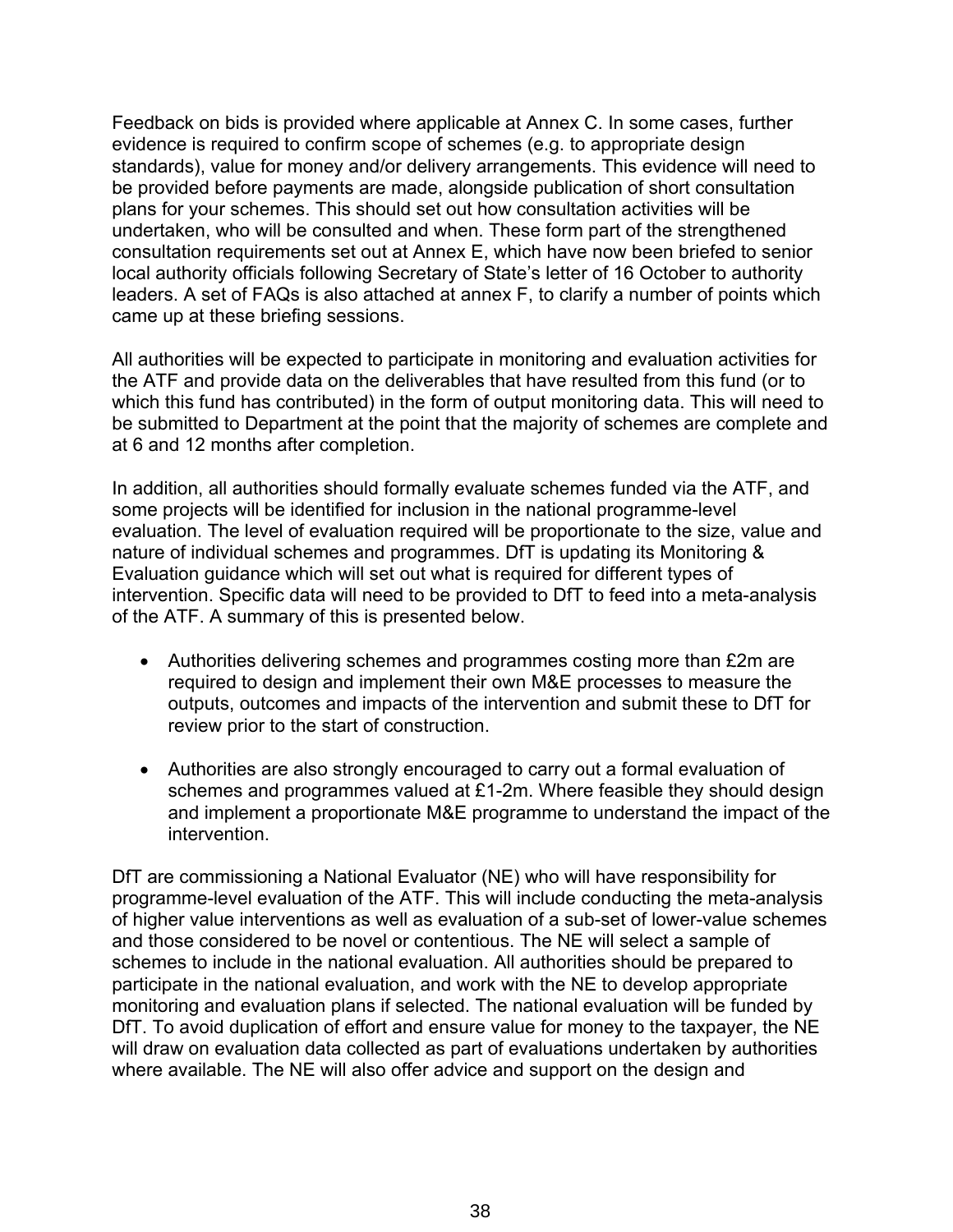implementation of evaluation plans to authorities delivering higher value schemes and programmes and to those selected to be part of the national evaluation.

Further guidance on monitoring and evaluation requirements and on conducting public opinion surveys under ATF will be shared with authorities shortly.

Our grants may be audited by the Department or external auditors, and if this is the case, the Department will notify your authority in writing. Authorities are expected to comply with any such arrangements. You should familiarise yourselves with the Fraud Act 2006 and the Bribery Act 2010 when making claims, and in provision of funding to partner organisations. Personal information collected for grant purposes will be used by the Department for Transport for administering the fund. We may share information for the purposes of countering fraud or otherwise as required or permitted by law. The Department will observe its obligations under the Data Protection Act 1998 in responding to requests made under the Freedom of Information Act 2000. Where a request includes personal information that you have provided, we will consult you before deciding whether such information should be disclosed.

**Please sign and date the grant acceptance slip at Annex D and return it to the [walking.cycling@dft.gov.uk](mailto:walking.cycling@dft.gov.uk) along with notification of publication of consultation plans (a weblink would suffice) and any further evidence required by 11 December.** The grant will be paid in a one off payment in full on receipt of your signed acceptance slip and other documentation.

Yours sincerely,

Kring

**Rupert Furness**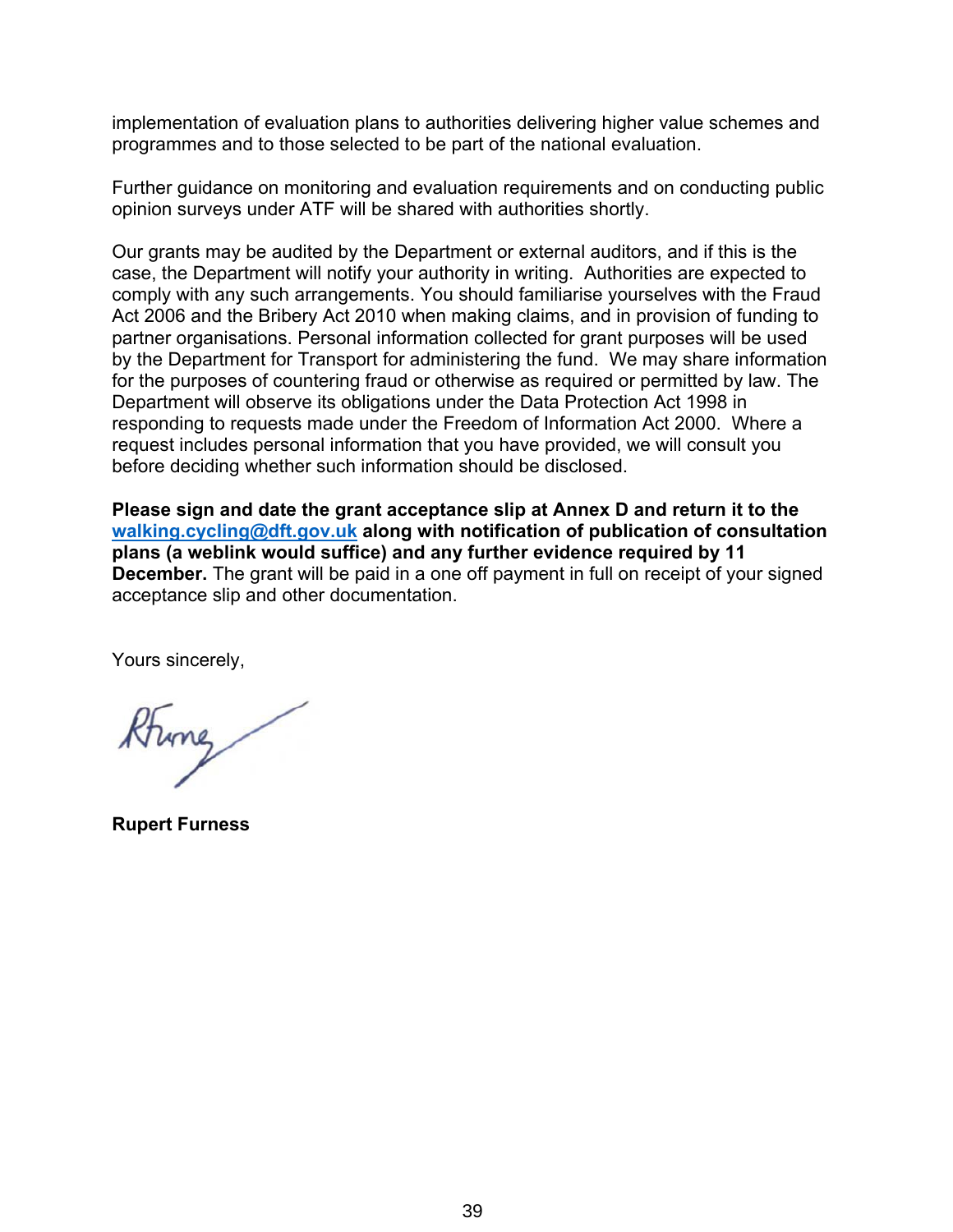## **Annexes:**

- Annex A Grant Determination (Capital)
- Annex A1 Capital Grant Conditions
- Annex A2 Capital Grant Allocations
- Annex B Grant Determination (Revenue)
- Annex B1 Revenue Grant Conditions
- Annex B2 Revenue Grant Allocations
- Annex C Bid Feedback and Further Evidence Required
- Annex D Grant Acceptance Slip
- Annex E1 ATF Tranche 2 Consultation Requirements
- Annex E2 Process Map for Consultation and Delivery Arrangements
- Annex F ATF Tranche 2 FAQs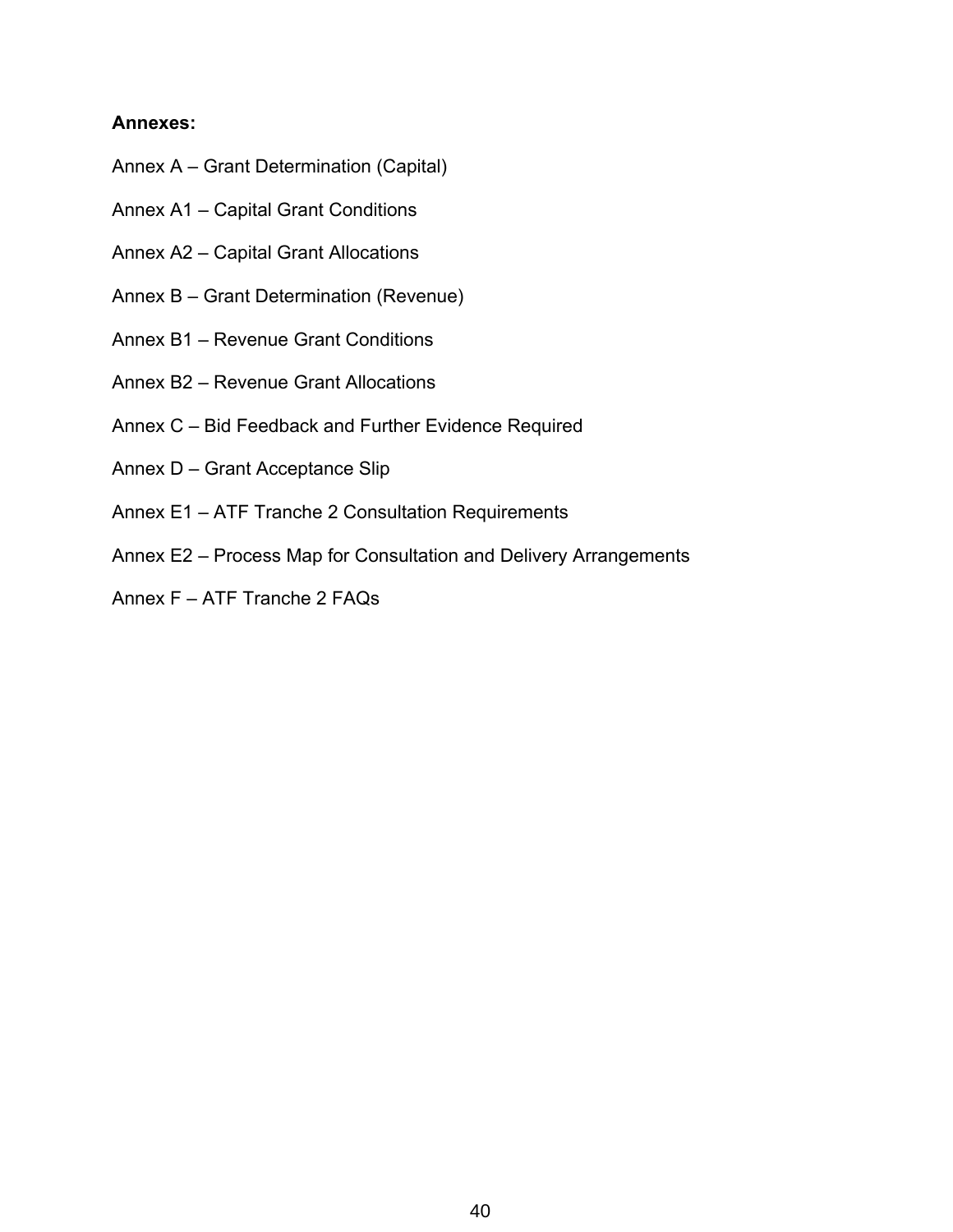# **Annex A**

# **ACTIVE TRAVEL FUND (CAPITAL) GRANT DETERMINATION (2020- 21): No 31/5246.**

The Minister of State for Transport ("the Minister of State"), in exercise of the powers conferred by section 31 of the Local Government Act 2003, makes the following determination:

## **Citation**

1) This determination may be cited as the Active Travel Fund Determination (2020-21) [No31/5246].

#### **Purpose of the grant**

2) The purpose of the grant is to provide support to local authorities in England towards expenditure lawfully incurred or to be incurred by them.

#### **Determination**

3) The Minister of State determines as the authorities to which grant is to be paid and the amount of grant to be paid, the authorities and the amounts set out in Annex A2.

#### **Grant conditions**

4) Pursuant to section 31(3) and 31(4) of the Local Government Act 2003, the Minister of State determines that the grant will be paid subject to the conditions in Annex A1.

#### **Treasury consent**

4) Before making this determination in relation to local authorities in England, the Minister of State obtained the consent of the Treasury.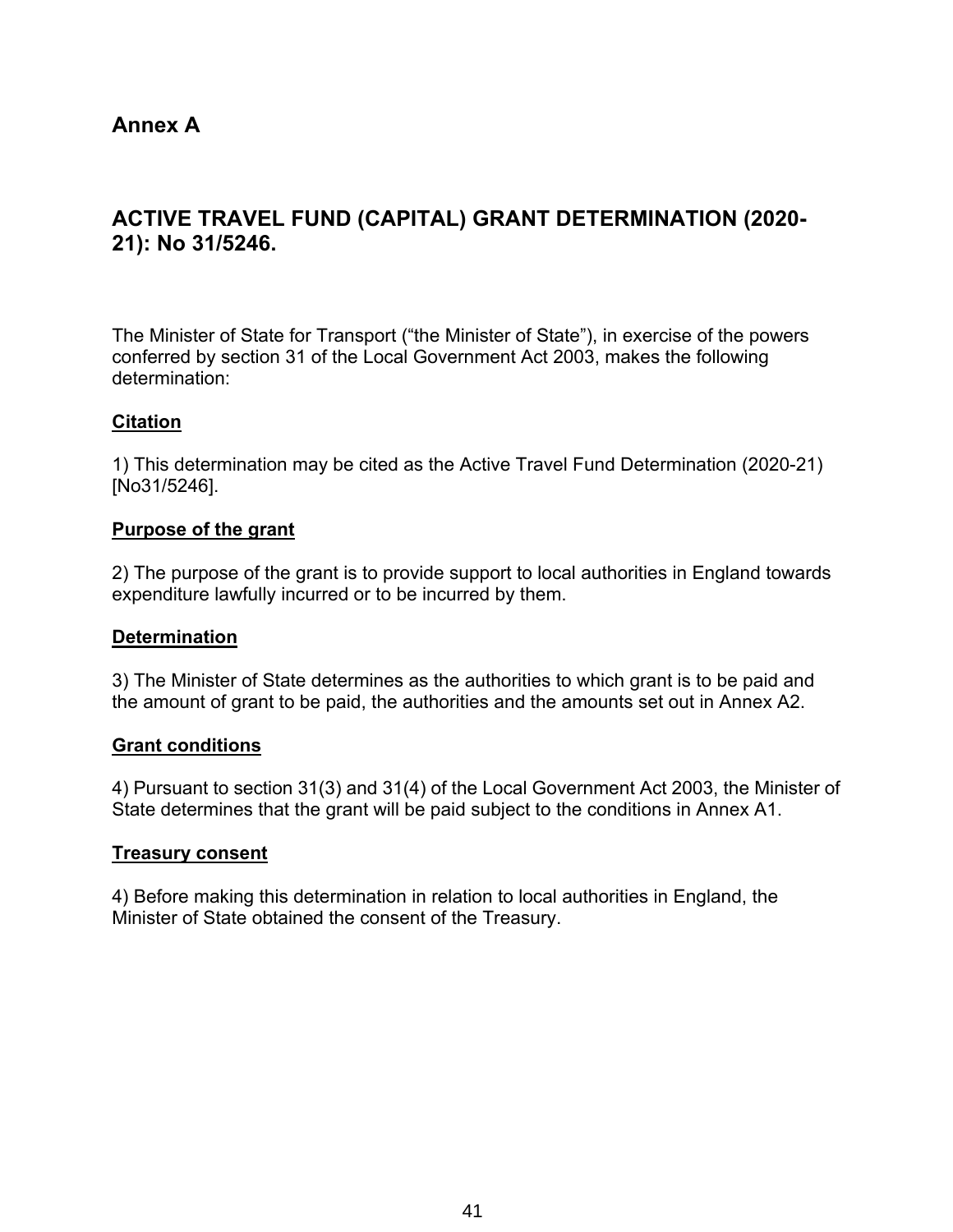Signed by authority of the Minister of State for Transport

Rhing

**Rupert Furness Deputy Director, Active and Accessible Travel, Department for Transport**

20 November 2020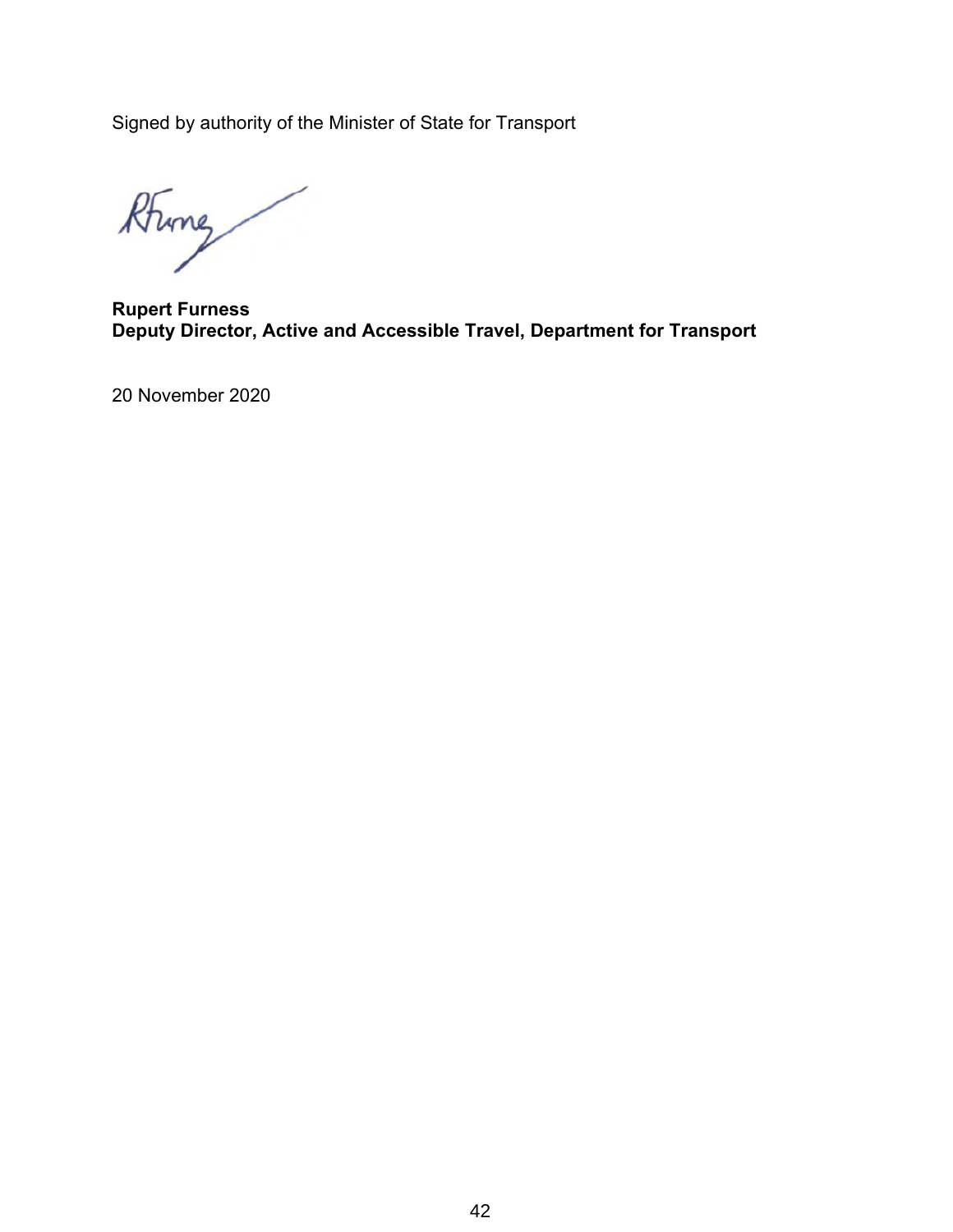# **ANNEX A1**

## **Active Travel Fund**

- 1. This funding will be paid via a grant under Section 31 of the Local Government Act 2003. Available online here: <http://www.legislation.gov.uk/ukpga/2003/26/section/31>
- 2. For any grant, Government is required to monitor the effectiveness of any public investment. We therefore ask that you to have robust monitoring and evaluation plans in place.
- 3. This grant may be subject to State Aid regulations. It is the responsibility of local authorities to satisfy themselves that they are State Aid compliant when using the Emergency Active-Travel Fund. Local authorities should ensure that their project teams are versed on State Aid law, as they are better placed to provide support on the operational matters within the authority. Guidance on State Aid is available from:<https://www.gov.uk/state-aid>.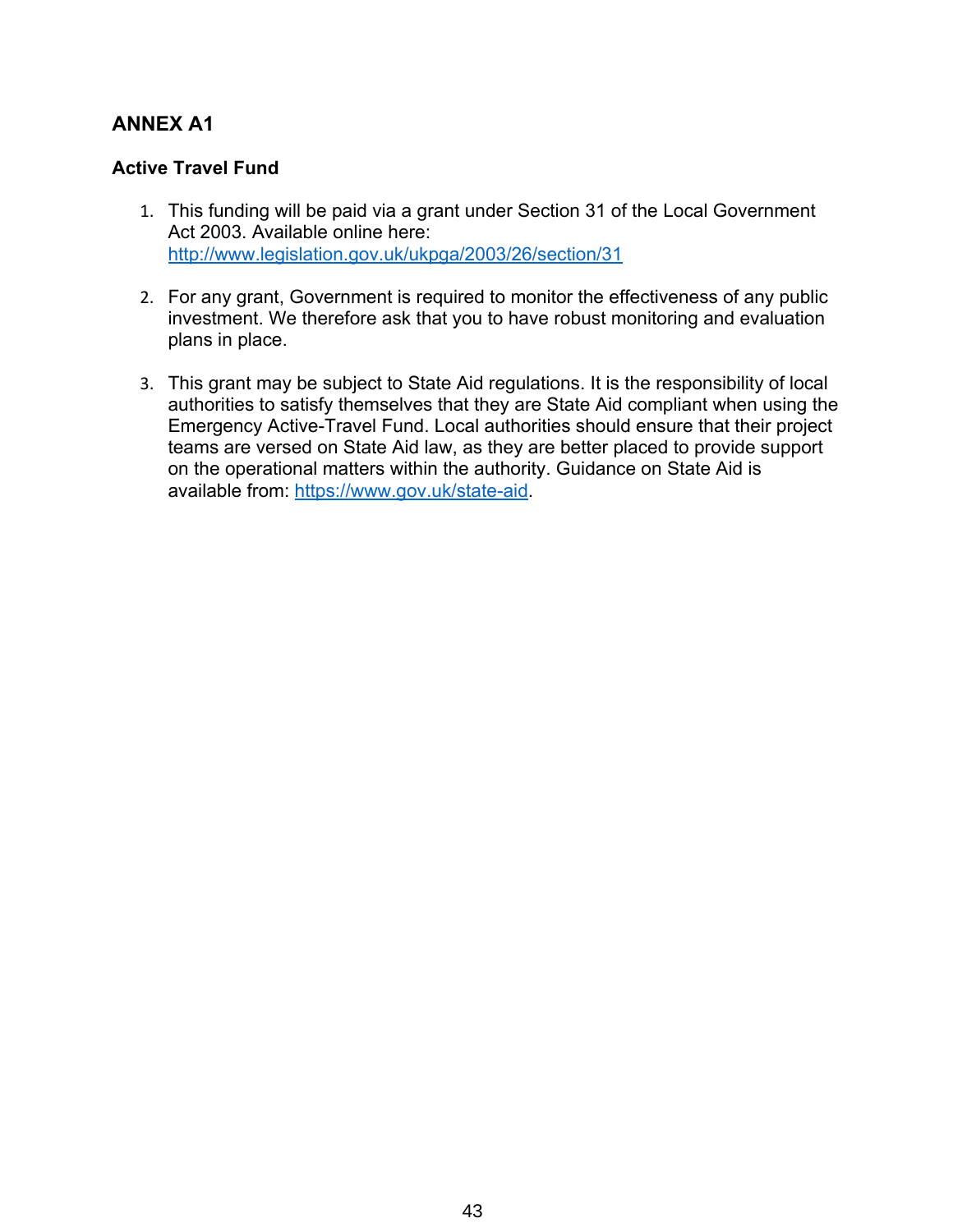# **Annex A2 ATF capital grant awards**

| <b>Bedford UA</b>                             | £291,000    |
|-----------------------------------------------|-------------|
| <b>Blackburn with Darwen UA</b>               | £234,080    |
| <b>Blackpool UA</b>                           | £249,600    |
| <b>Bournemouth, Christchurch and Poole UA</b> | £849,680    |
| <b>Bracknell Forest UA</b>                    | £145,440    |
| <b>Brighton and Hove UA</b>                   | £1,900,800  |
| <b>Buckinghamshire</b>                        | £1,398,400  |
| <b>Cambridgeshire and Peterborough CA</b>     | £1,379,400  |
| <b>Central Bedfordshire UA</b>                | £480,000    |
| <b>Cheshire East UA</b>                       | £470,440    |
| <b>Cheshire West and Chester UA</b>           | £489,440    |
| <b>Cornwall UA1</b>                           | £485,600    |
| <b>Cumbria</b>                                | £709,080    |
| <b>Derby UA</b>                               | £620,920    |
| <b>Derbyshire</b>                             | £1,347,480  |
| <b>Devon</b>                                  | £1,026,760  |
| <b>Dorset</b>                                 | £351,120    |
| <b>East Riding of Yorkshire UA</b>            | £373,920    |
| <b>East Sussex</b>                            | £1,456,160  |
| <b>Essex</b>                                  | £5,886,960  |
| <b>Gloucestershire</b>                        | £691,800    |
| <b>Greater Manchester CA</b>                  | £12,697,000 |
| <b>Hampshire</b>                              | £2,624,280  |
| <b>Herefordshire, County of UA</b>            | £96,000     |
| <b>Hertfordshire</b>                          | £5,161,160  |
| <b>Isle of Wight UA</b>                       | £188,480    |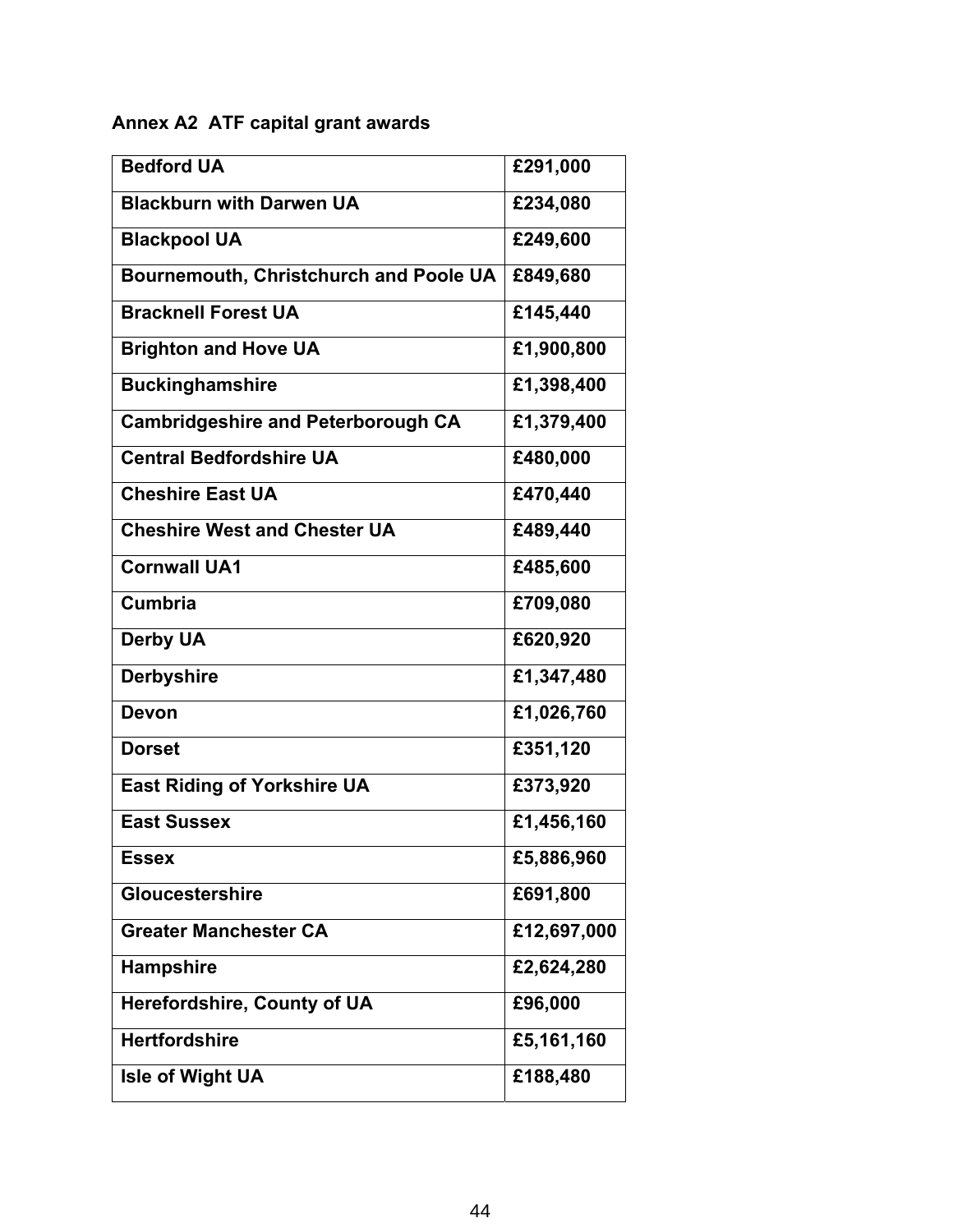| <b>Kent</b>                       | £4,878,440 |
|-----------------------------------|------------|
| Kingston upon Hull, City of UA    | £828,400   |
| Lancashire                        | £2,240,800 |
| <b>Leicester UA</b>               | £1,102,760 |
| Leicestershire                    | £720,000   |
| Lincolnshire                      | £639,920   |
| <b>Liverpool City Region CA</b>   | £6,316,800 |
| <b>Luton UA</b>                   | £658,160   |
| <b>Medway UA</b>                  | £741,600   |
| <b>Milton Keynes UA</b>           | £547,800   |
| <b>Norfolk</b>                    | £1,198,520 |
| <b>North East JTC</b>             | £7,239,200 |
| <b>North East Lincolnshire UA</b> | £255,360   |
| <b>North Lincolnshire UA</b>      | £123,880   |
| <b>North Somerset UA</b>          | £379,000   |
| <b>North Yorkshire</b>            | £809,400   |
| Northamptonshire                  | £1,066,280 |
| <b>Nottingham UA</b>              | £1,631,200 |
| Nottinghamshire                   | £1,742,680 |
| <b>Oxfordshire</b>                | £2,388,000 |
| <b>Plymouth UA</b>                | £756,200   |
| <b>Portsmouth UA</b>              | £369,120   |
| <b>Reading UA</b>                 | £943,200   |
| <b>Rutland UA</b>                 | £28,880    |
| <b>Sheffield City Region CA</b>   | £4,369,240 |
| <b>Shropshire UA</b>              | £207,600   |
| <b>Slough UA</b>                  | £441,600   |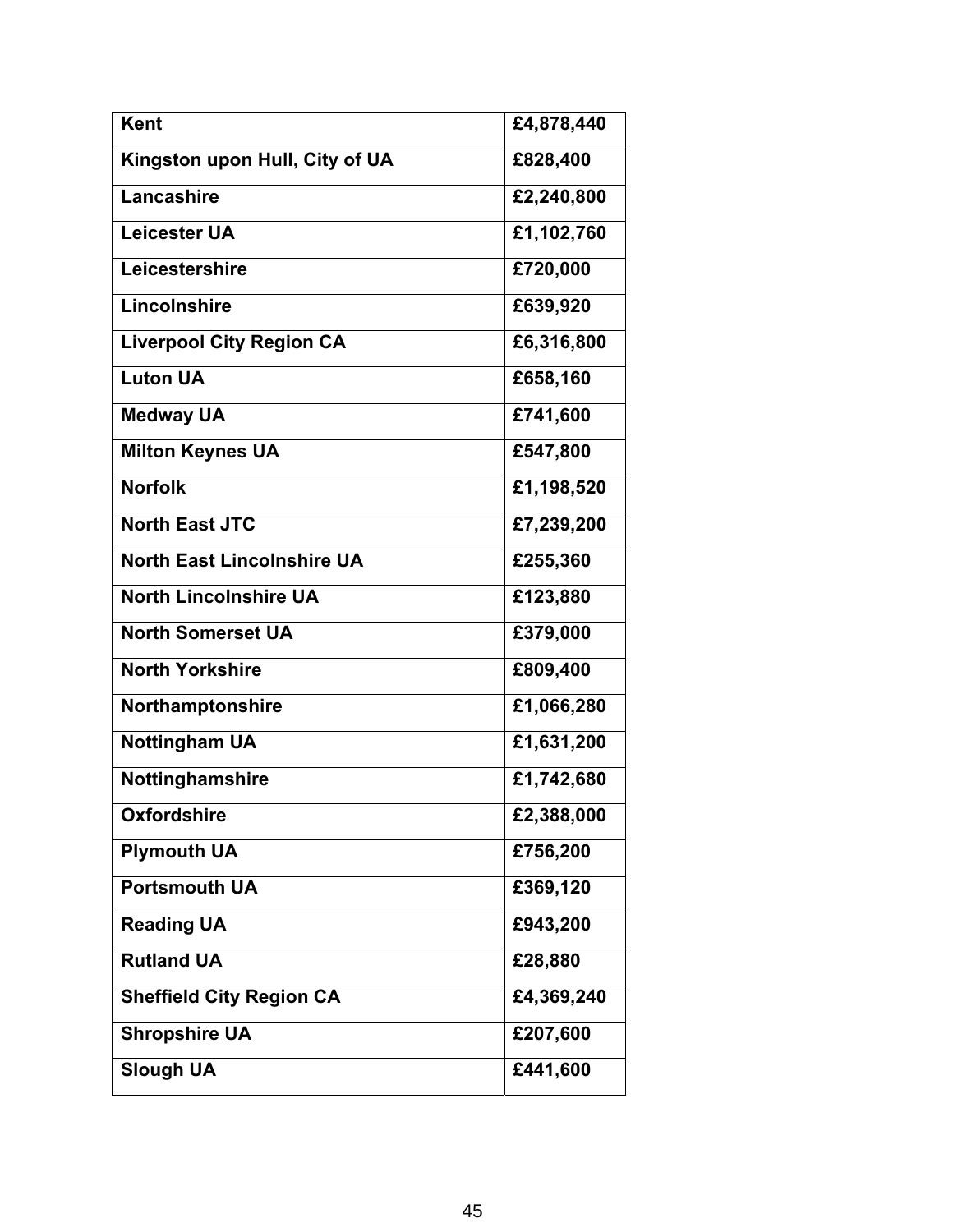| <b>Somerset</b>                  | £366,320    |
|----------------------------------|-------------|
| <b>Southampton UA</b>            | £980,000    |
| Southend-on-Sea UA               | £741,600    |
| <b>Staffordshire</b>             | £1,466,000  |
| <b>Stoke-on-Trent UA</b>         | £403,800    |
| <b>Suffolk</b>                   | £1,348,000  |
| <b>Surrey</b>                    | £5,156,600  |
| <b>Swindon UA</b>                | £585,200    |
| <b>Tees Valley CA</b>            | £1,377,600  |
| <b>Telford and Wrekin UA</b>     | £183,600    |
| <b>Thurrock UA</b>               | £552,000    |
| <b>Torbay UA</b>                 | £106,080    |
| <b>Warrington UA</b>             | £520,000    |
| Warwickshire                     | £783,560    |
| <b>West Berkshire UA</b>         | £396,000    |
| <b>West Midlands ITA</b>         | £10,478,120 |
| <b>West of England CA</b>        | £2,371,200  |
| <b>West Sussex</b>               | £1,881,000  |
| <b>West Yorkshire CA</b>         | £8,042,400  |
| <b>Wiltshire UA</b>              | £544,800    |
| <b>Windsor and Maidenhead UA</b> | £268,320    |
| <b>Wokingham UA</b>              | £461,320    |
| Worcestershire                   | £519,360    |
| <b>York UA</b>                   | £526,680    |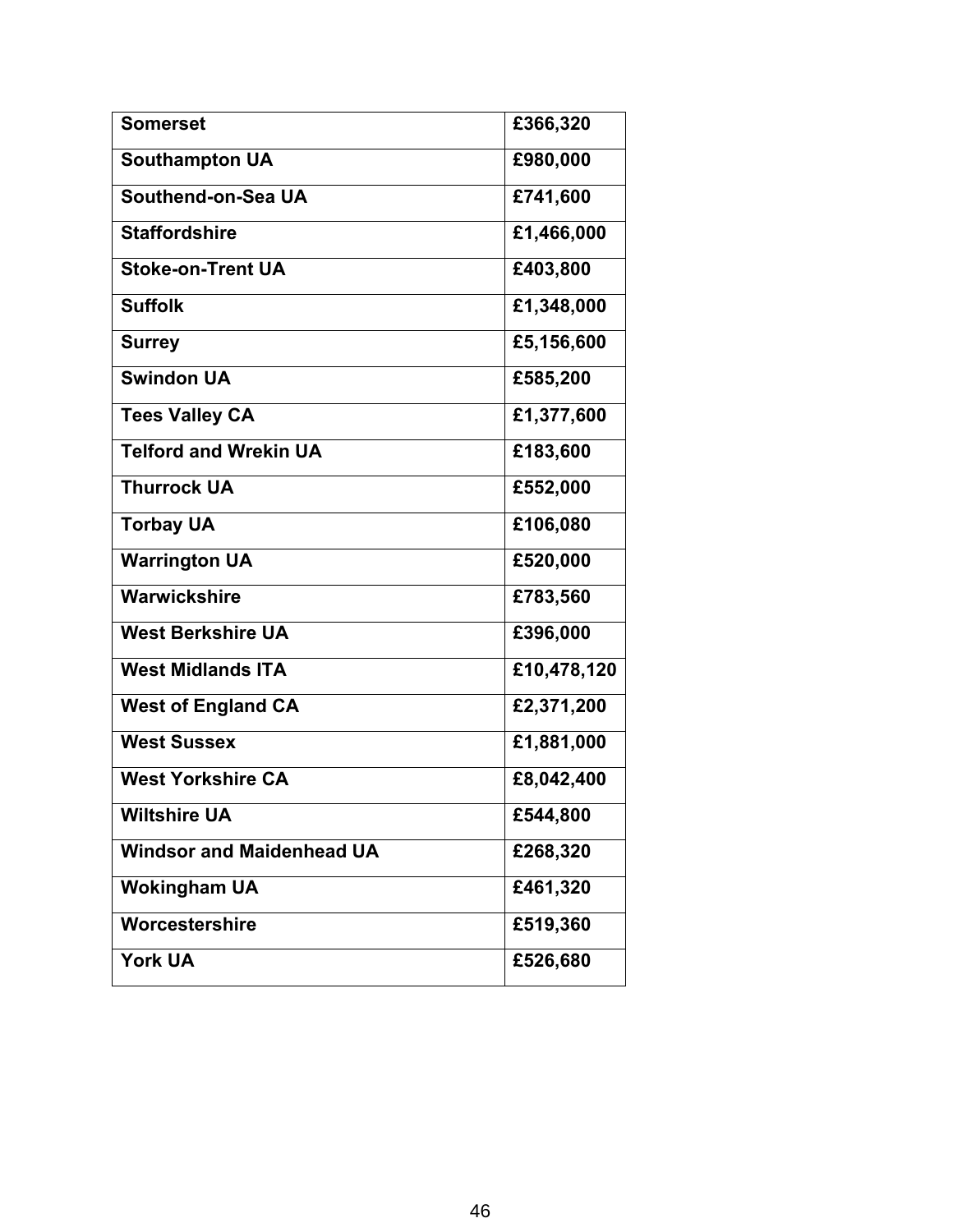# **Annex B**

# **ACTIVE TRAVEL FUND (REVENUE) GRANT DETERMINATION 2020-21: No 31/5245.**

The Minister of State for Transport ("the Minister of State"), in exercise of the powers conferred by section 31 of the Local Government Act 2003, makes the following determination:

## **Citation**

1) This determination may be cited as the Active Travel Fund [No31/5245].

## **Purpose of the grant**

2) The purpose of the grant is to provide support to local authorities in England towards expenditure lawfully incurred or to be incurred by them.

## **Determination**

3) The Minister of State determines as the authorities to which grant is to be paid and the amount of grant to be paid, the authorities and the amounts set out in Annex B2.

#### **Grant conditions**

4) Pursuant to section 31(3) and 31(4) of the Local Government Act 2003, the Minister of State determines that the grant will be paid subject to the conditions in Annex A.

#### **Treasury consent**

5) Before making this determination in relation to local authorities in England, the Minister of State obtained the consent of the Treasury.

Signed by authority of the Minister of State for Transport

thing

**Rupert Furness Deputy Director, Active and Accessible Travel, Department for Transport**

20 November 2020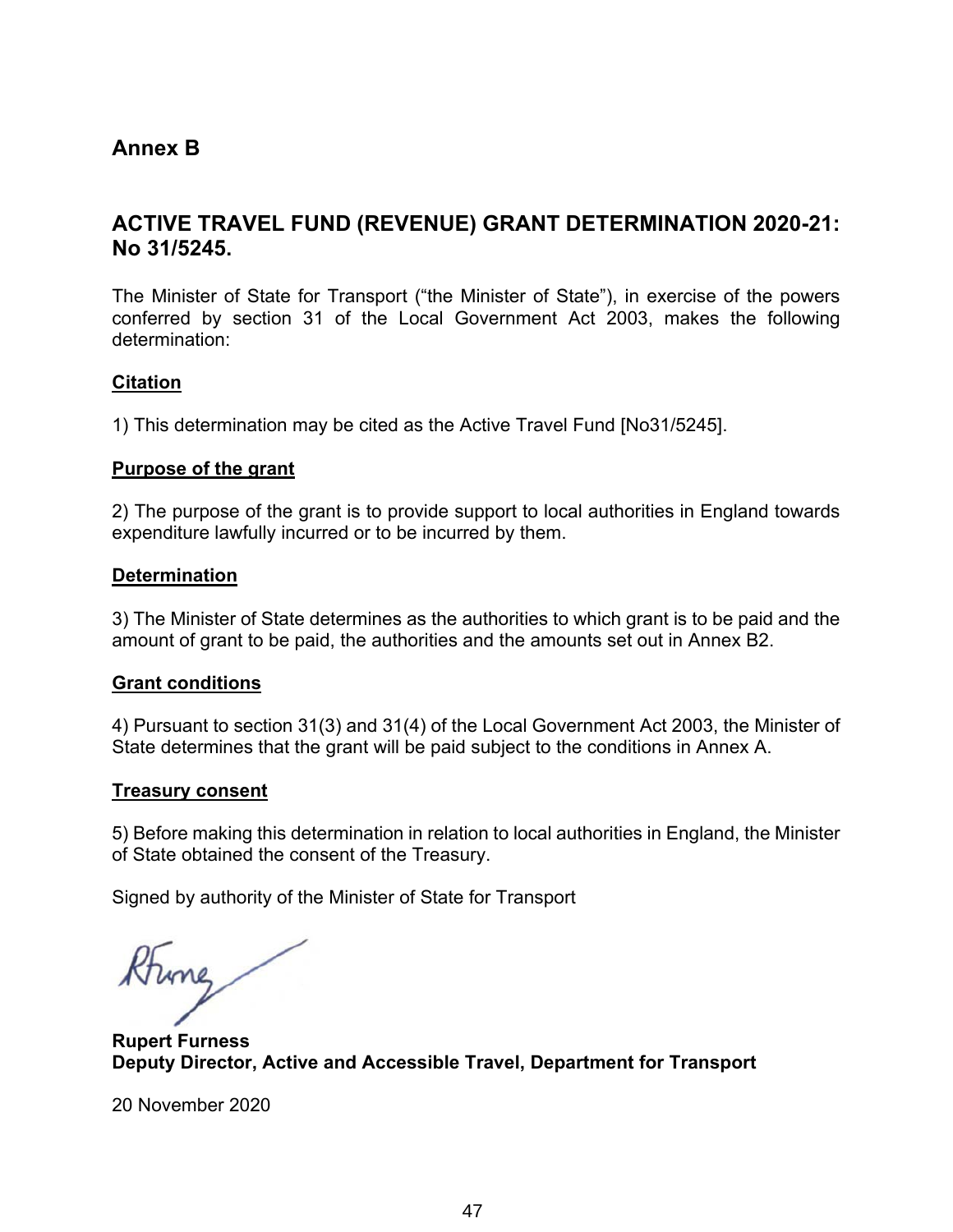# **ANNEX B1**

## **Active Travel Fund**

- 1. This funding will be paid via a grant under Section 31 of the Local Government Act 2003. Available online here: <http://www.legislation.gov.uk/ukpga/2003/26/section/31>
- 2. For any grant, Government is required to monitor the effectiveness of any public investment. We therefore ask that you have robust monitoring and evaluation plans in place.
- 3. This grant may be subject to State Aid regulations. It is the responsibility of local authorities to satisfy themselves that they are State Aid compliant when using the Emergency Active-Travel Fund. Local authorities should ensure that their project teams are versed on State Aid law, as they are better placed to provide support on the operational matters within the authority. Guidance on State Aid is available from:<https://www.gov.uk/state-aid>.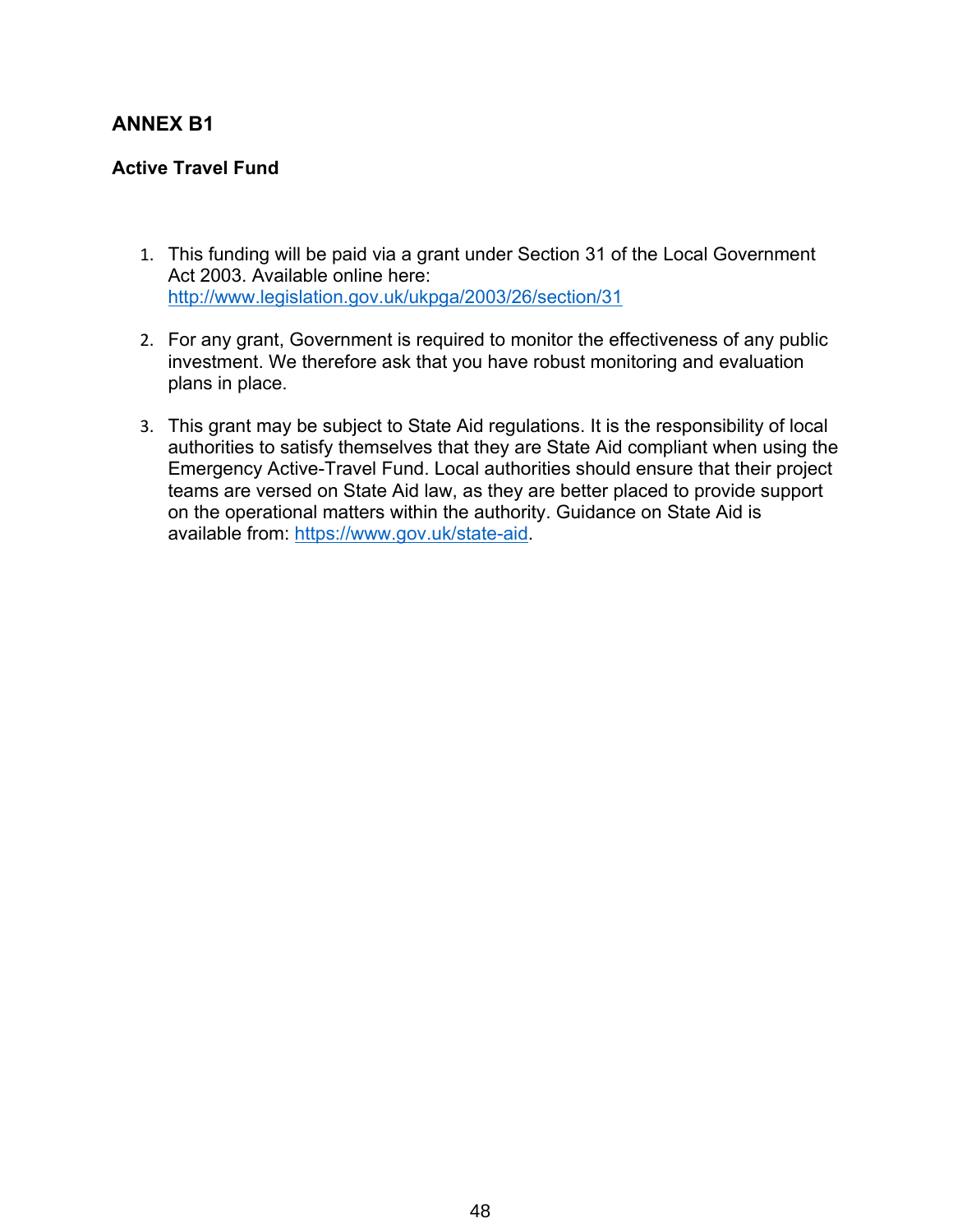**Annex B2 – ATF revenue grant awards** 

| <b>Bedford UA</b>                          | £72,750    |
|--------------------------------------------|------------|
| <b>Blackburn with Darwen UA</b>            | £58,520    |
| <b>Blackpool UA</b>                        | £62,400    |
| <b>Bournemouth, Christchurch and Poole</b> | £212,420   |
| <b>UA</b>                                  |            |
| <b>Bracknell Forest UA</b>                 | £36,360    |
| <b>Brighton and Hove UA</b>                | £475,200   |
| <b>Buckinghamshire</b>                     | £349,600   |
| <b>Cambridgeshire and Peterborough CA</b>  | £344,850   |
| <b>Central Bedfordshire UA</b>             | £120,000   |
| <b>Cheshire East UA</b>                    | £117,610   |
| <b>Cheshire West and Chester UA</b>        | £122,360   |
| <b>Cornwall UA1</b>                        | £121,400   |
| <b>Cumbria</b>                             | £177,270   |
| <b>Derby UA</b>                            | £155,230   |
| <b>Derbyshire</b>                          | £336,870   |
| <b>Devon</b>                               | £256,690   |
| <b>Dorset</b>                              | £87,780    |
| <b>East Riding of Yorkshire UA</b>         | £93,480    |
| <b>East Sussex</b>                         | £364,040   |
| <b>Essex</b>                               | £1,471,740 |
| <b>Gloucestershire</b>                     | £172,950   |
| <b>Greater Manchester CA</b>               | £3,174,250 |
| <b>Hampshire</b>                           | £656,070   |
| Herefordshire, County of UA                | £24,000    |
| <b>Hertfordshire</b>                       | £1,290,290 |
| <b>Isle of Wight UA</b>                    | £47,120    |
| <b>Kent</b>                                | £1,219,610 |
| Kingston upon Hull, City of UA             | £207,100   |
| Lancashire                                 | £560,200   |
| <b>Leicester UA</b>                        | £275,690   |
| Leicestershire                             | £180,000   |
| Lincolnshire                               | £159,980   |
| <b>Liverpool City Region CA</b>            | £1,579,200 |
| <b>Luton UA</b>                            | £164,540   |
| <b>Medway UA</b>                           | £185,400   |
| <b>Milton Keynes UA</b>                    | £136,950   |
| <b>Norfolk</b>                             | £299,630   |
| <b>North East JTC</b>                      | £1,809,800 |
| <b>North East Lincolnshire UA</b>          | £63,840    |
| <b>North Lincolnshire UA</b>               | £30,970    |
| <b>North Somerset UA</b>                   | £94,750    |
| <b>North Yorkshire</b>                     | £202,350   |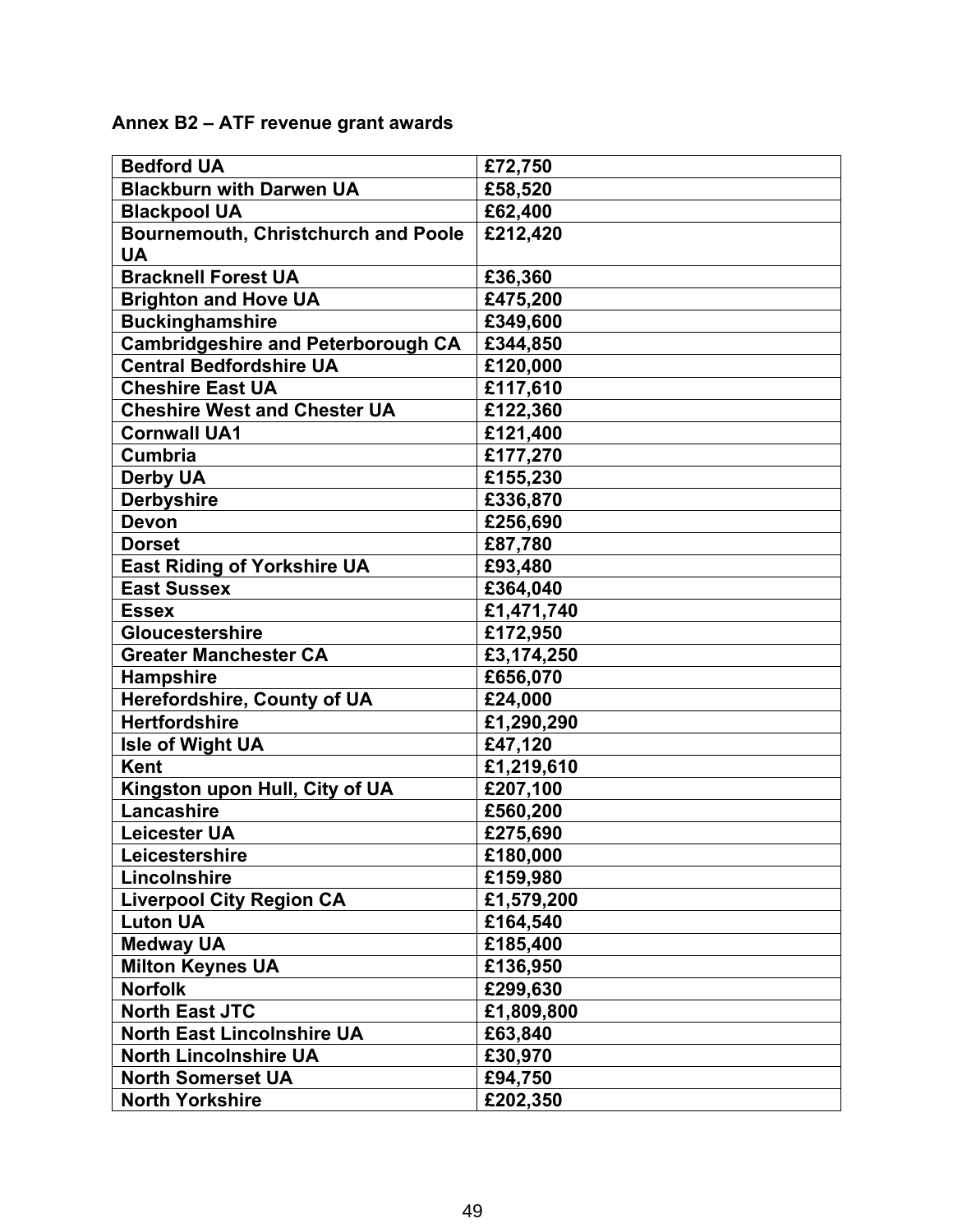| Northamptonshire                 | £266,570   |
|----------------------------------|------------|
| <b>Nottingham UA</b>             | £407,800   |
| Nottinghamshire                  | £435,670   |
| <b>Oxfordshire</b>               | £597,000   |
| <b>Plymouth UA</b>               | £189,050   |
| <b>Portsmouth UA</b>             | £92,280    |
| <b>Reading UA</b>                | £235,800   |
| <b>Rutland UA</b>                | £7,220     |
| <b>Sheffield City Region CA</b>  | £1,092,310 |
| <b>Shropshire UA</b>             | £51,900    |
| <b>Slough UA</b>                 | £110,400   |
| <b>Somerset</b>                  | £91,580    |
| <b>Southampton UA</b>            | £245,000   |
| Southend-on-Sea UA               | £185,400   |
| <b>Staffordshire</b>             | £366,500   |
| <b>Stoke-on-Trent UA</b>         | £100,950   |
| <b>Suffolk</b>                   | £337,000   |
| <b>Surrey</b>                    | £1,289,150 |
| <b>Swindon UA</b>                | £146,300   |
| <b>Tees Valley CA</b>            | £344,400   |
| <b>Telford and Wrekin UA</b>     | £45,900    |
| <b>Thurrock UA</b>               | £138,000   |
| <b>Torbay UA</b>                 | £26,520    |
| <b>Warrington UA</b>             | £130,000   |
| Warwickshire                     | £195,890   |
| <b>West Berkshire UA</b>         | £99,000    |
| <b>West Midlands ITA</b>         | £2,619,530 |
| <b>West of England CA</b>        | £592,800   |
| <b>West Sussex</b>               | £470,250   |
| <b>West Yorkshire CA</b>         | £2,010,600 |
| <b>Wiltshire UA</b>              | £136,200   |
| <b>Windsor and Maidenhead UA</b> | £67,080    |
| <b>Wokingham UA</b>              | £115,330   |
| Worcestershire                   | £129,840   |
| <b>York UA</b>                   | £131,670   |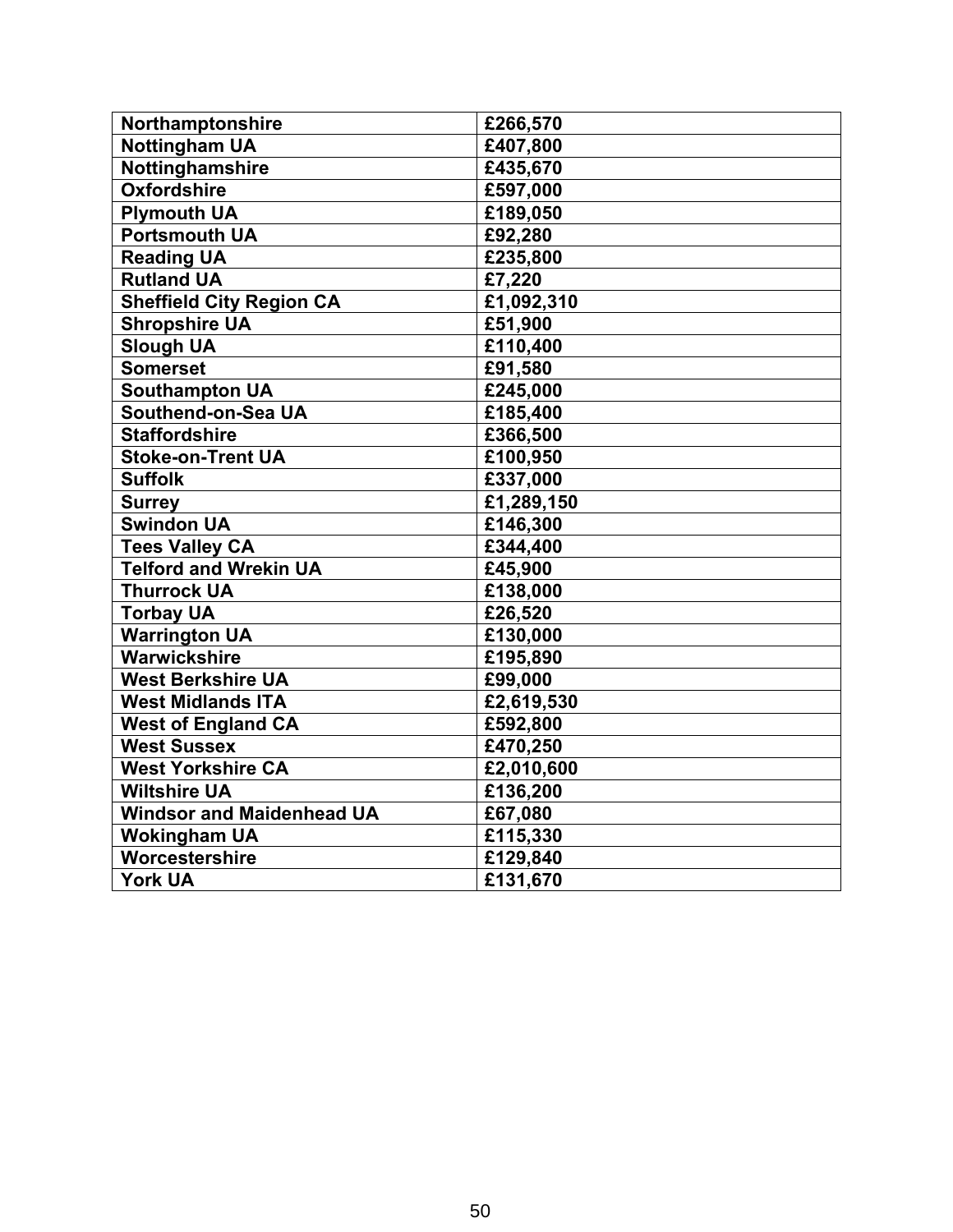# **ANNEX C**

# **Bid Feedback and Further Evidence Required**

Summary of feedback for bids that received less than 100%:

N/A

Further evidence required:

N/A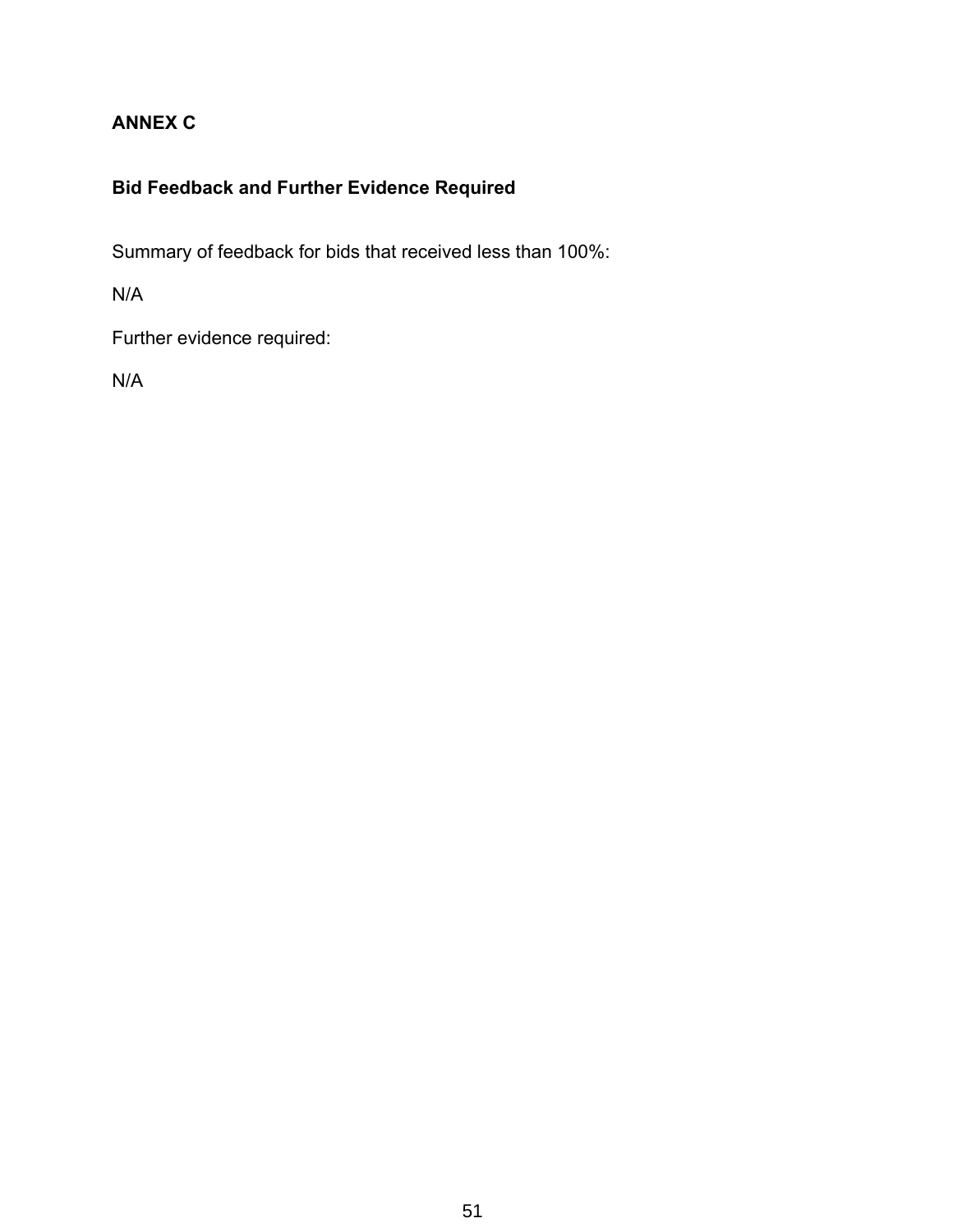## **ANNEX D**

## **Grant Acceptance Slip**

**I acknowledge receipt of the Active Travel Fund Award letter under Grant Determination No. 31/5245 and 31/5246.** 

## **And**

**I accept the grant offer on behalf of the authority subject to the conditions set out in this letter. I confirm that I am lawfully authorised to do so.** 

**Please return to John Sweetman** [Walking.cycling@dft.gov.uk](mailto:Walking.cycing@dft.gov.uk)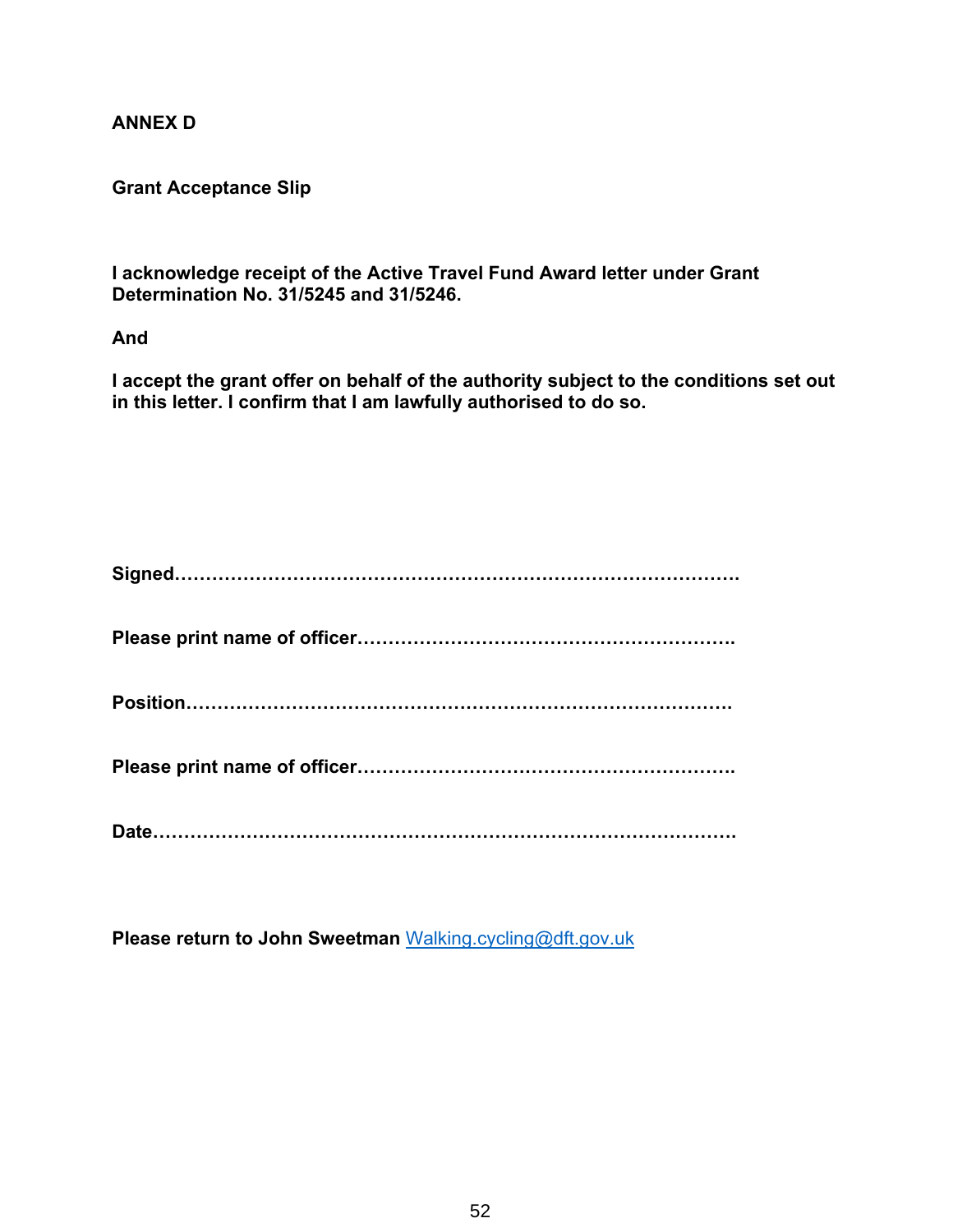# **Annex E1**

# **Active Travel Fund: Local and Combined Authority Consultation Arrangements for Tranche 2 Schemes**

All grant recipients are required to undertake the following actions:

## 1. **Prior to receipt of tranche 2 funds – publish consultation plans**

 Prior to receipt of tranche 2 grant funding, all authorities (via combined authorities for city regions) must publish a short summary (e.g. 2-pages) of the consultation activities they will undertake with local stakeholders prior to commencing delivery of schemes.

 Plans must include undertaking appropriate surveys with local residents (for their programme of schemes as a whole or individual elements). These surveys can be funded from authorities' tranche 2 allocations.

 Plans must demonstrate how authorities will engage with local residents, local businesses (where they are directly impacted by the scheme), emergency services, bus operators, Royal Mail, local MPs and ward councillors.

Plans must be publicly available on local authority websites.

 Please email [walking.cycling@dft.gov.uk](mailto:walking.cycling@dft.gov.uk) a weblink to your online plans **by Friday 11 December**.

## 2. **Undertake appropriate surveys with local residents**

- Surveys should be undertaken both before schemes are finalised and postimplementation.
- Surveys could either be undertaken on a programme of schemes as a whole, or on individual elements, as appropriate.
- The Department will provide example survey questions and guidance for effective public opinion surveys.
- Surveys can be funded through authorities' tranche 2 scheme allocations

## 3. **Before starting construction of schemes – confirm appropriate consultation has been undertaken with local stakeholders**

 LAs to supply a letter signed by the Leader of the Council or a senior officer, confirming they have:

o consulted all key local stakeholders

 $\circ$  obtained broad support for their schemes and made any changes to take account of local feedback

 $\circ$  implemented a clear communications plan to deal with any backlash which draws on the results of local opinion surveys

 $\circ$  discussed plans with local MPs, and provide a summary of MPs' responses (e.g. via a RAG rating)

 Letters do not need to show unilateral support, but instead that reasonable levels of consultation have been carried out and reasonable adjustments to schemes made in response to concerns.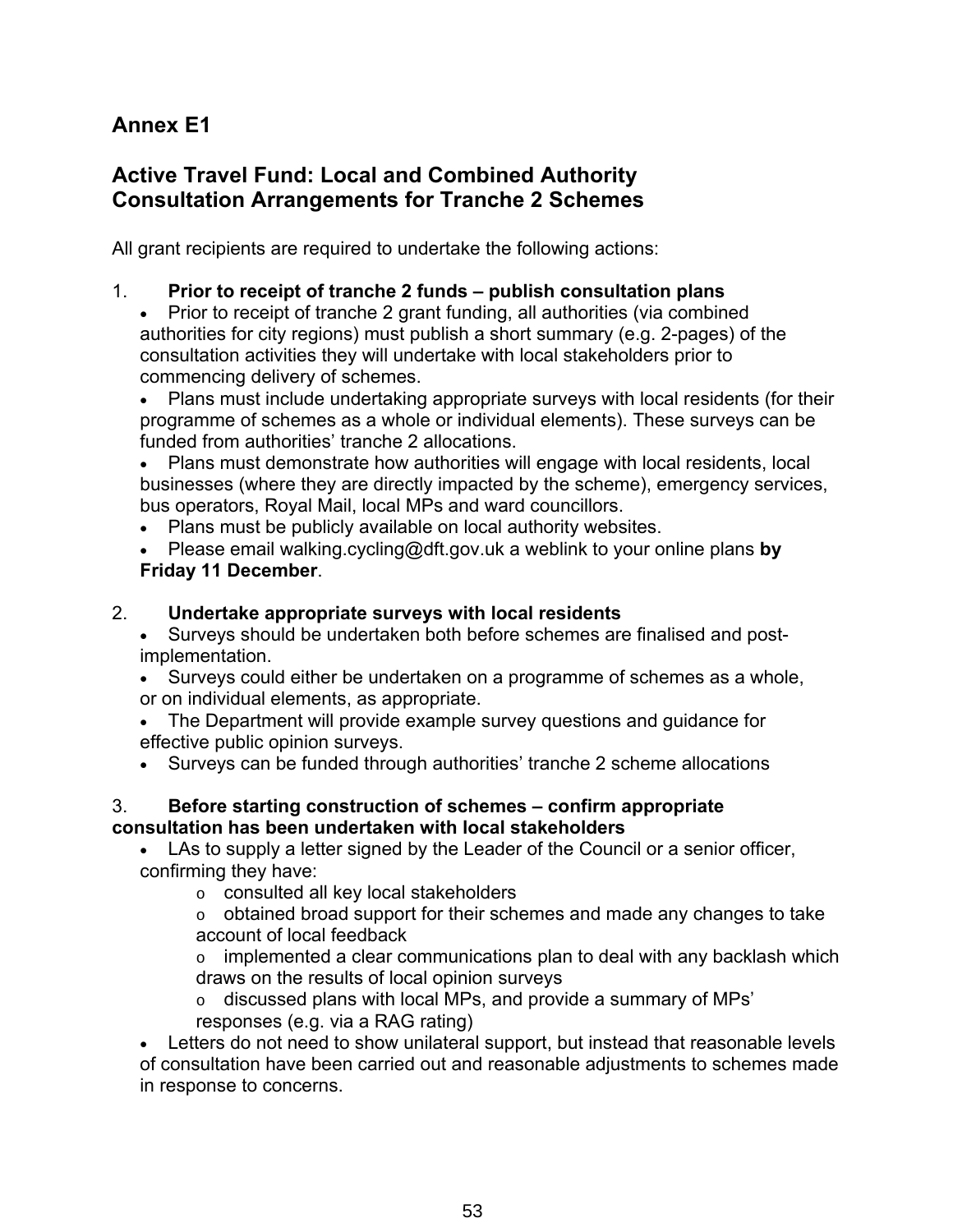• In cases where there are a number of schemes which are part of a wider programme (e.g. in combined authority areas), combined authorities may wish to notify the Department in batches, when appropriate schemes are ready for construction.

• Please email letters to: walking.cycling@dft.gov.uk

## 4. **During and post-implementation of schemes: undertake monitoring of schemes and submit reports to DfT**

 DfT will undertake short "pulse" surveys, to gauge authorities' progress in delivery of tranche 2 schemes.

 At completion and at 6 and 12 months after the opening of the majority of schemes, authorities are required to submit a monitoring report on outputs delivered and the effects of schemes (via combined authorities for city regions).

 Reports will highlight any modifications made to schemes in response to local feedback.

 Reports will include the results of local resident surveys that test the effectiveness of schemes post implementation.

 DfT will circulate updated monitoring guidance to support these requirements, with suggested templates for reports.

 Authorities may also be invited to participate in the Department's national evaluation of Active Travel Fund schemes.

## 5. **In the event that schemes cannot be progressed or appropriate consultation is not completed:**

 The Department will work with authorities to identify appropriate alternative schemes that remain consistent with the objectives of the original tranche 2 bid and the strategic objectives for the Active Travel Fund.

• If no alternative solution can be found, the Department reserves the option to recover funding for schemes by reducing a future grant payment to the authority. Key actions and dates are set out at Annex E2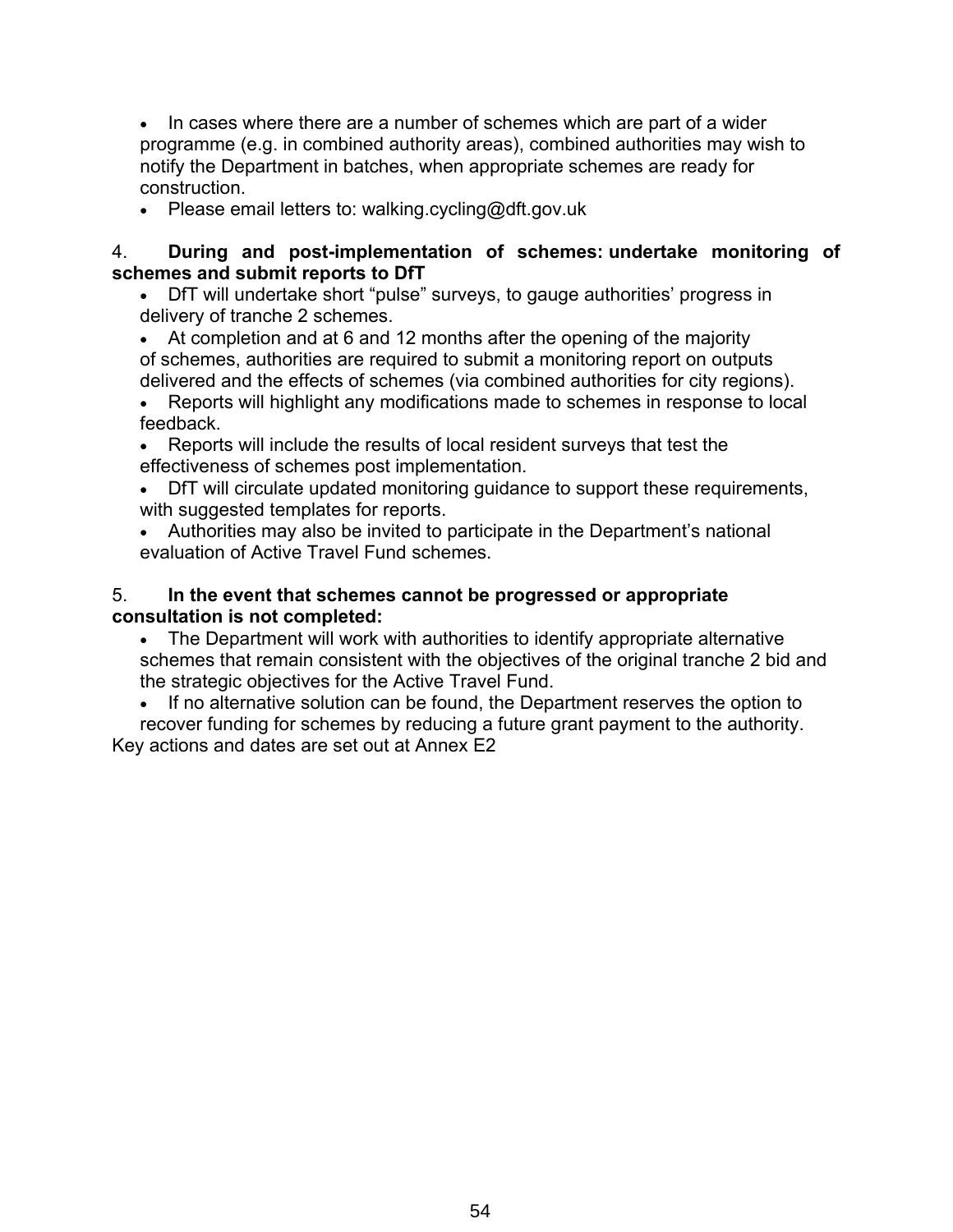# **Annex E2**

# Active Travel Fund: Key dates for local authorities

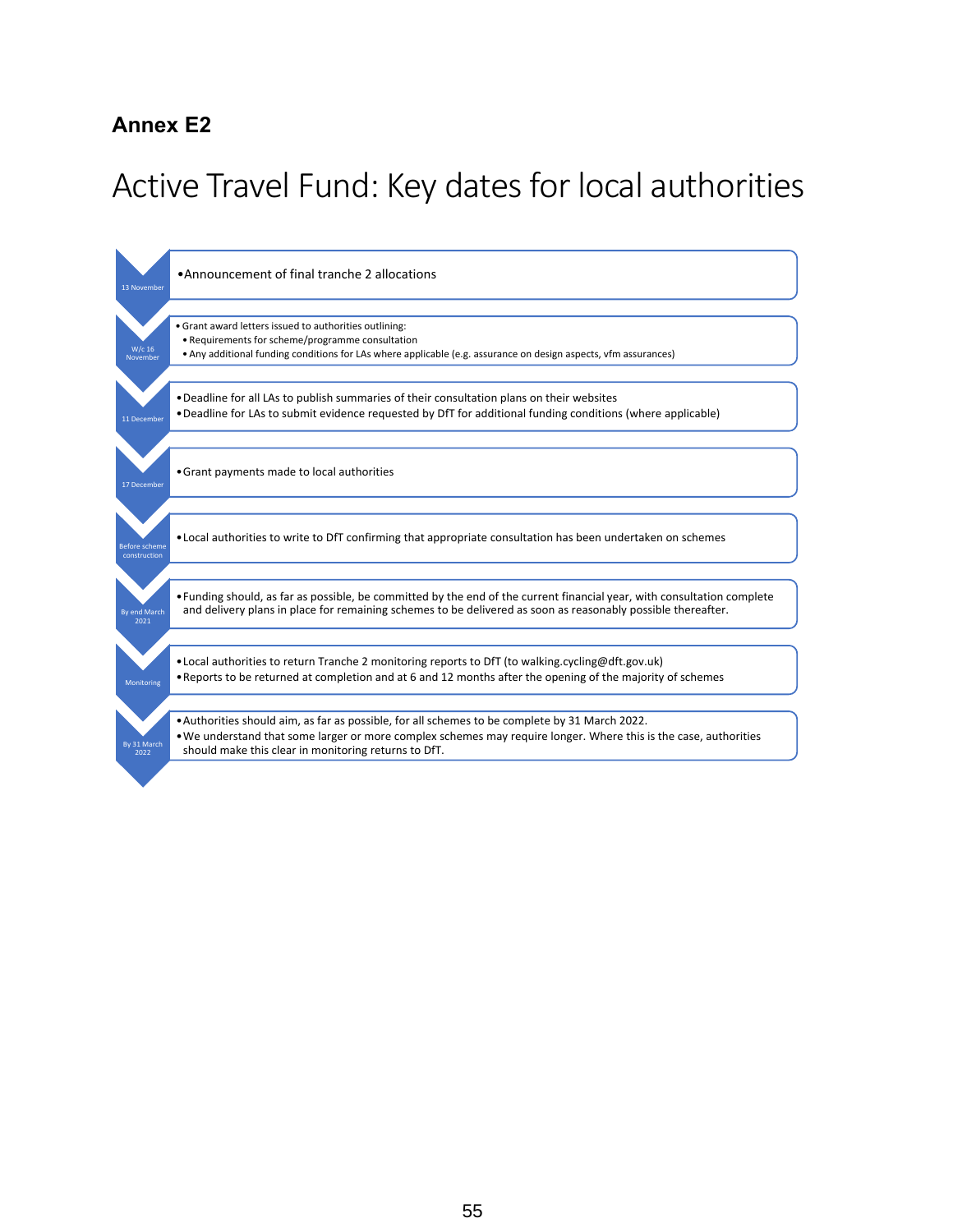# **Active Travel Fund – FAQs for Local and Combined Authorities**

**Contents:** 

- **1. Scope and objectives for tranche 2**
- **2. Delivery timetable**
- **3. Consultation and survey requirements**
- **4. Funding issues**
- **5. Related policy issues**

# **1. Scope and objectives for Tranche 2**

## **Q. What are the objectives of ATF Tranche 2?**

Although Tranche 1 was delivered at a rapid pace to address the COVID emergency, Tranche 2 has less of an emphasis on social distancing and providing relief to public transport capacity and more of an emphasis on increasing cycling and walking in the longer term in line with Government objectives set out in Gear Change.

# **Q. Can authorities use Experimental Traffic Regulation Orders (ETROs) in Tranche 2**

Yes, we understand that authorities may wish to trial schemes in conjunction with consultation activities. Authorities will still be required to submit consultation plans for these schemes, and where ETROs are being used, plans should set out timescales for consulting and reviewing whether schemes are to be made permanent.

# **2. Delivery timetable**

# **Q. When does the funding need to be spent?**

Tranche 2 is more about cementing the benefits and legacy of change. Given that the funding has taken longer to release than planned there will be some flexibility in delivery dates.

We would like schemes to be delivered as soon as reasonably practicable. This means that in most cases, consultation should be underway and funding committed (i.e. an agreed investment decision, business case or contract) by March 2021, with an agreed delivery plan in place. As far as possible, schemes will be expected to be delivered by 31 March 2022.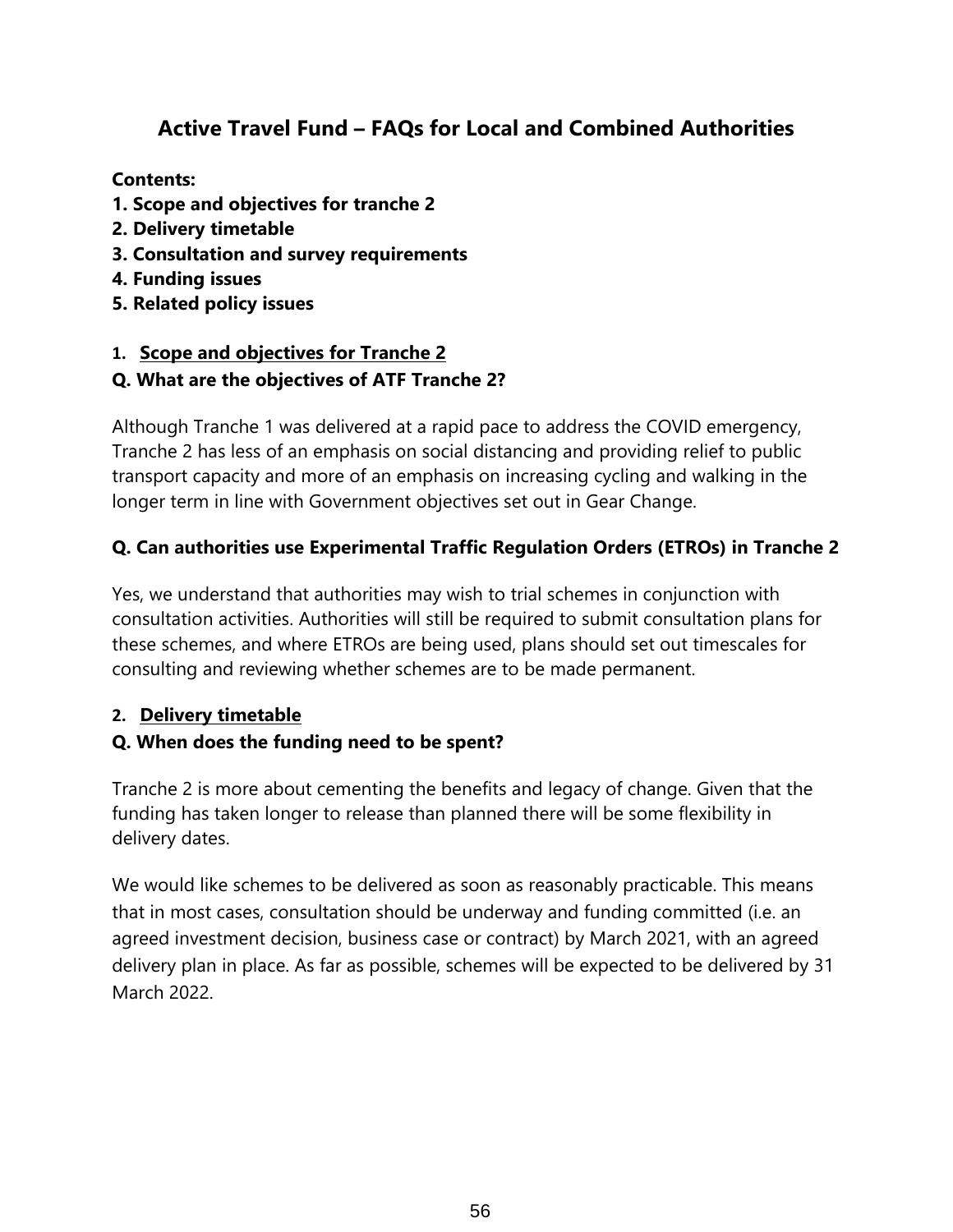# **Q. What exactly is the process from here?**

Before payments are made, authorities will need to a) confirm that a plan for consultation activities ("consultation plan") has been published and b) provide any further evidence required to support the application where notified in your grant offer letter. We have identified a few evidence gaps in a number of bids and we will require some follow up information, e.g. to confirm scheme quality, scope of works, delivery arrangements. We are looking to make payments in mid-December, so we are looking for this evidence to be provided within 4 weeks.

# **Q. Delivery of our schemes may be delayed by local election purdah. Do we have to commence construction this financial year?**

We appreciate that the delay in releasing tranche 2 funding means that preparation of schemes may now coincide with local election purdah. Where this is the case, authorities have flexibility to invest time in engaging with communities and establishing a local consensus for schemes this financial year, and to commence construction later in 2021.

## **3. Consultation and survey requirements**

## **Q. What sort of detail is required in consultation plans?**

By "consultation plans", we mean plans for consultation activities, not consultation documents on the schemes themselves. These should set out when consultation activities are happening, who is being consulted and how they will be consulted so that it is transparent and clear to local stakeholders how consultation is being undertaken. We would expect these to be around 2 pages but authorities are the best judges of the detail required as they have a good understanding of local roads and local stakeholder groups that need to be consulted. The level of detail will differ between plans depending on size, complexity and level of contention, e.g. schemes that substantially reduce car parking, traffic lanes and introduce multiple point closures are likely to require higher levels of consultation. Plans may want to reference existing documents setting out statutory consultees and broader consultation governance processes.

# **Q. You state that we cannot start construction until consultation is complete. What if we have a phased set of projects? Do we need to wait until the last project is consulted on?**

No. We would expect appropriate consultation to have completed on each scheme before construction starts. Some consultation will also continue during and after construction completes. You may want to phase your notifications to DfT about completion of consultations in order to reduce delays in building schemes. In order to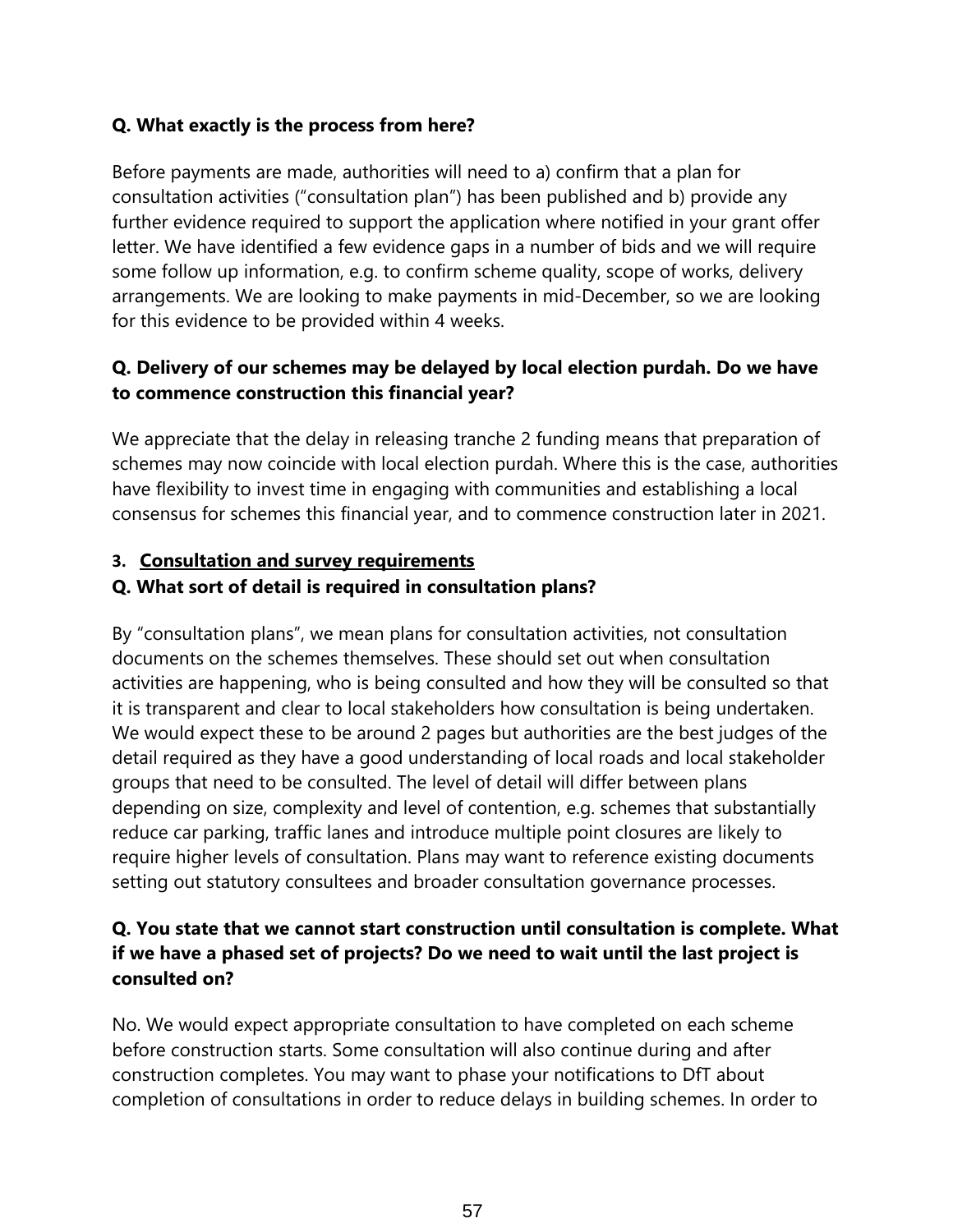provide coherency across city regions, it is suggested that combined authorities notify DfT on behalf of constituent local authority projects.

# **Q. There is often a lag between the appreciation of schemes and their introduction! But before schemes are introduced, we often hear most from those who feel threatened by them and voice their opposition. A danger is a vocal minority can kill a good scheme before benefits can be realised.**

The Department recognises this. We are not expecting authorities to show that schemes are universally popular at the time of introduction, only that appropriate amendments have been made in response to reasonable feedback, before and after delivery of schemes.

# **Q. If there is a vocal objection locally, but our local decision makers (e.g. Councillors) are happy to progress the scheme - is that acceptable, or do we need consensus. Does DfT have a veto?**

There is not a "veto" on schemes: The Department requires authorities to show that appropriate consultation has taken place and feedback received has been responded to appropriately. The Department will not scrutinise or sign off consultation plans – we just need to know that appropriate consultation has happened.

# **Q. What if there are capacity constraints for LAs delivering consultation plans?**

Appropriate levels of consultation need to be undertaken before scheme implementation begins. There is flexibility to use the funding over a longer period for this to happen. In many cases authorities will already have plans in train for consultation on schemes.

# **Q. If Tranche 2 schemes are part of a wider programme, do we need to consult on a whole programme / route before starting to build?**

No. Appropriate consultation needs to have been undertaken on the sections of the programme / route that are being built using Tranche 2 funding. It may make sense to consult on the wider scheme at the same time and authorities may want to consider this if it is a more efficient or effective way of consulting.

# **Q. Do individual highways authorities need to consult on their schemes or can this be undertaken by the combined authority?**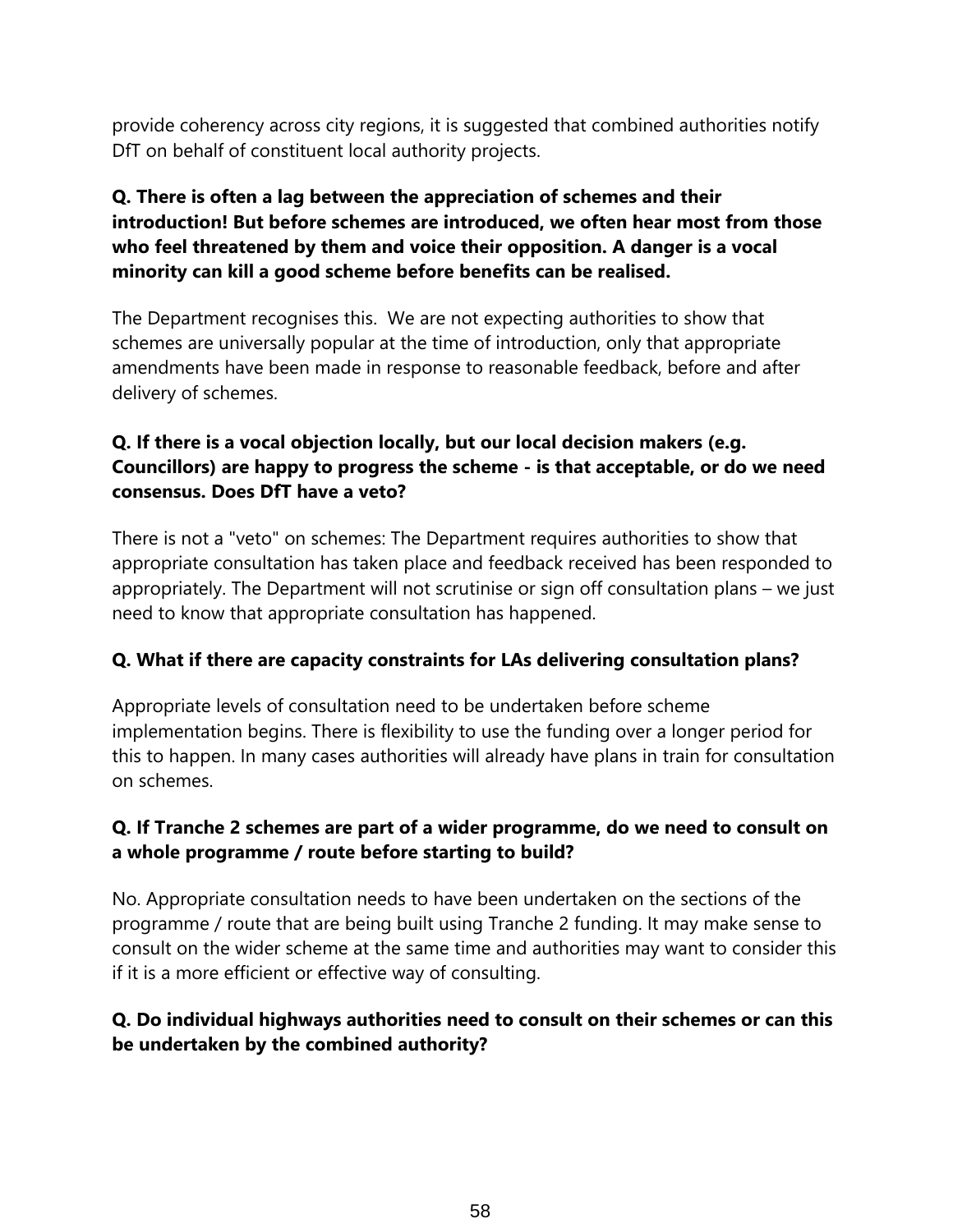The most appropriate method of consultation for schemes within combined authority areas will vary and it is for combined authorities to identify the best approach. Consultation will need to be appropriately complete before implementation of schemes, so authorities may want to notify DfT via combined authorities that consultation has completed in batches to avoid delaying early projects.

# **Q. Do authorities need to use a fixed question set for public opinion surveys?**

Scope of surveys will vary between authorities. We will provide guidance on undertaking effective public opinion surveys alongside survey frameworks and example questions. This will hopefully provide a degree of consistency between authorities with sufficient flexibility for surveys to be as targeted and helpful as possible.

# **Q. Do we need to wait for DfT to give us the green light to start construction after we have written to them confirming that consultation is complete?**

No, we just require you to notify the Department regarding completion of consultation activities. DfT will not review and sign off consultation activities.

# **Q. Can our consultation be proportionate to the value of schemes?**

Yes, consultation should be proportionate to both the financial cost and level of public interest in schemes. We are ultimately seeking confirmation that appropriate consultation has been undertaken.

# **Q. Who in the LA should sign off letters confirming to DfT that appropriate consultation has been undertaken for schemes?**

Local or combined authority transport director or equivalent.

## 4. **Funding issues**

# **Q. How will you claw back funding?**

The Transport Secretary has been clear that if consultation requirements are not met by a council, future funding allocations will be reduced. This will be done by adjusting downwards future grant payments to authorities. This will only be considered in exceptional circumstances.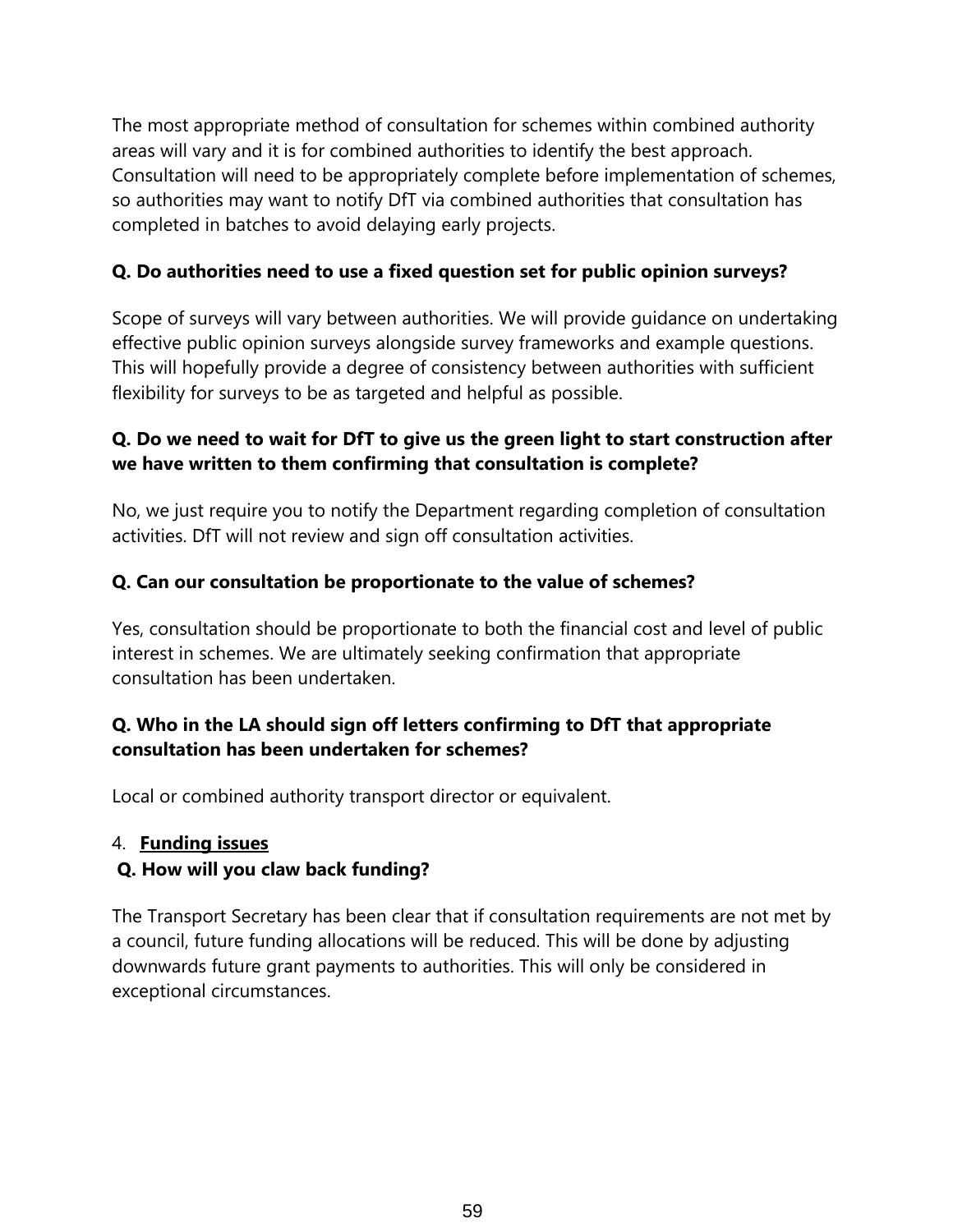# **Q. Will you claw back funding for schemes that, following consultation, have been amended or removed?**

We expect a certain proportion of schemes to be amended following consultation. If changes to schemes are still within the scope of the Active Travel Fund then funding will not need to be returned. If schemes have been removed, they may be replaced by other schemes as long as they are still within scope. DfT should be notified if there are material differences in what is being delivered versus the original funding application.

# **Q. If consultation and design work has already begun at risk, can this still be funded using Tranche 2 funding?**

Yes, any work undertaken after bids were submitted may be funded.

# **Q. You said consultation plans must be published before the money is released? Do you mean bid and award are made, or the release of money that follows?**

Authorities have received a flow chart with their grant award letters setting out next steps and key dates. The key steps and timescales are:

- 1. Authorities to publish consultation plans, and, where relevant, respond to any other funding conditions by 11 December;
- 2. Grant payments to be made to LAs in mid December;
- 3. Authorities to write to DfT before scheme construction confirming that consultation has been undertaken. (This may cover the overall programme of work or be notified in batches.)

# **Q. Will we receive any revenue funding?**

All authorities will receive 80% capital and 20% revenue funding, reflecting the proportions of funding available at national level.

# **Q. Can we use some of the funding for complementary behaviour change measures?**

Yes, as long as the investment relates to the capital measures being implemented through the scheme and relevant activities have been included in your bid.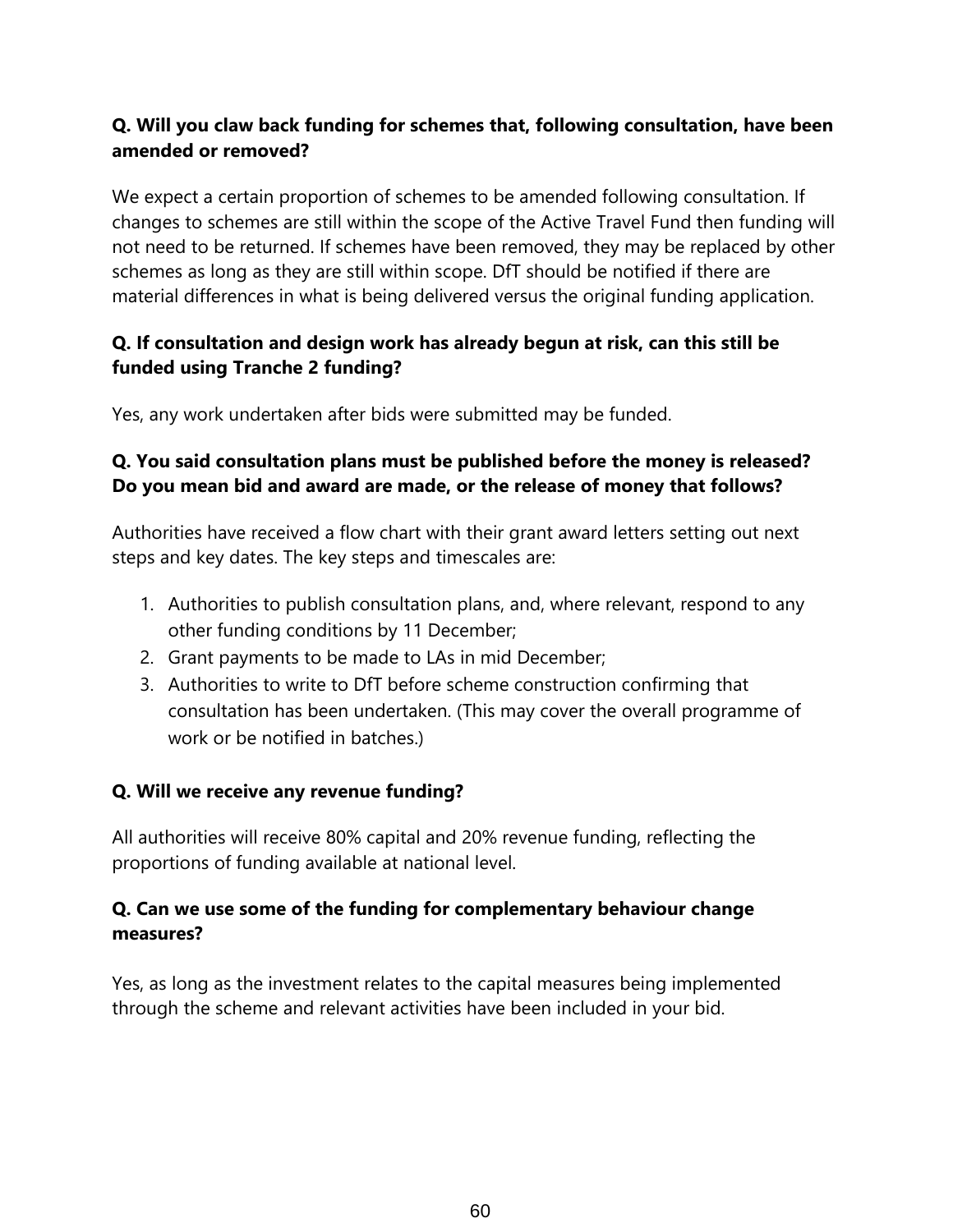# **Q. What future cycling and walking funds are on the horizon? Helpful to understand, as we are trialling measures in tranche 2 but with the intention to make permanent later on.**

Future funding will be set out in the Spending Review settlement due 25 November. We will look to confirm funding arrangement for 21/22 as soon as possible after the SR.

# **Q. Does DfT have a branding requirement for schemes?**

There are no specific branding requirements. Please do advertise that schemes have been funded by DfT where possible.

# **Q. We are unhappy that our final allocation is lower than our indicative allocation. Can we appeal?**

Feedback has been provided to authorities on identified evidence gaps and/or weaknesses in the bids, in particular for those who have received less than their indicative allocation. If you believe that material evidence in the bids has been missed, you may write to the department to set this out within two weeks of receiving the grant offer letter. In exceptional circumstances, the department may consider revising final allocations.

# **Q. You have asked for more evidence before funding is transferred. If I provide further evidence, will you increase our final allocation?**

This further evidence is required in order to secure your final allocation, as set out in the funding offer letter. This will assure us that your proposed programme of work is sufficiently in line with scheme objectives, eg scope, design quality, delivery arrangements. Final allocations will not be revised based on this evidence.

# **5. Related policy issues**

# **Q. What is the latest regarding implementation of Part 6 of the Traffic Management Act for LAs outside London?**

Work will start shortly on the various regulations to bring the Part 6 powers into force, which is likely to take some months to complete. Once in force, authorities will then be able to apply for these powers. Those wishing to acquire these powers will then need to apply to the Secretary of State for a legal order designating all or part their network as a civil enforcement area for moving traffic offences.